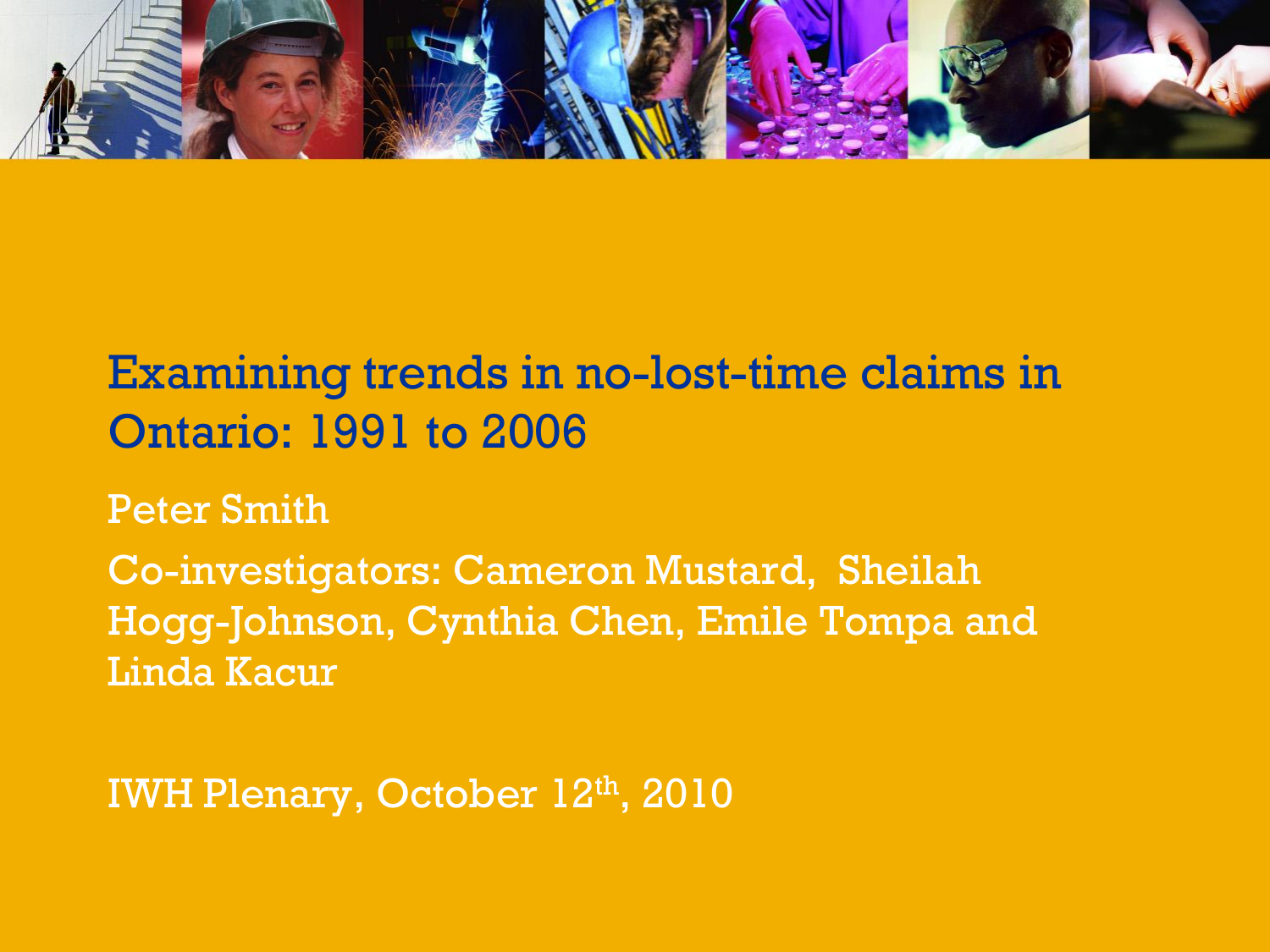

#### Acknowledgements

- This work was supported through a grant from the Ontario Workplace Safety and Insurance Board Research Advisory Council (#07016).
- Approval for the data analyses was obtained through the University of Toronto, Health Sciences I Ethics committee.
- Peter Smith is supported by a New Investigator Award from the Canadian Institutes of Health Research.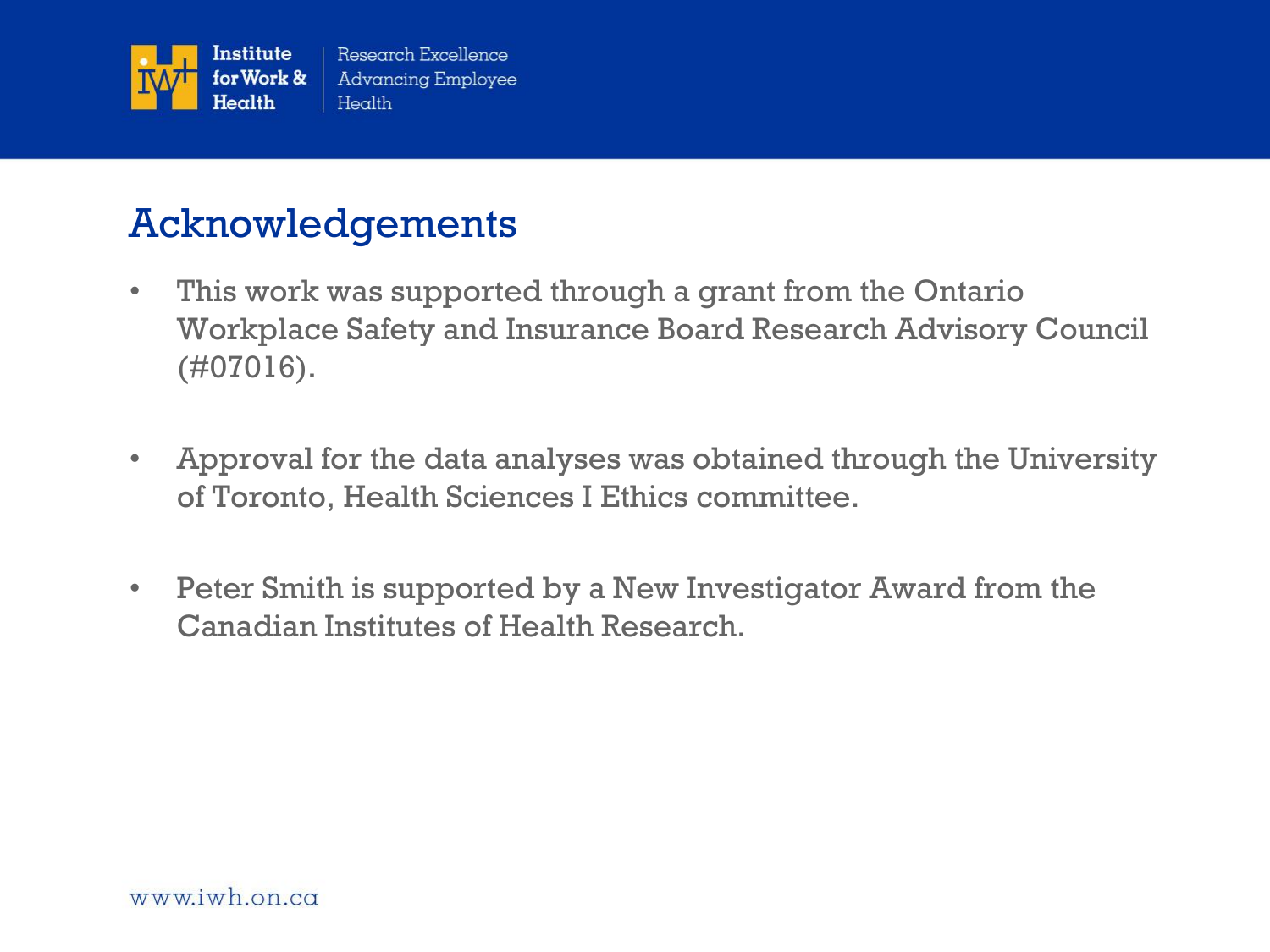

#### **Overview**

- **What is a no-lost-time claim and why are they important?**
- Comparing factors associated with no-lost-time claims and lost-time claims (1991 to 2006)
- Trends in health care for no-lost-time claims between 1991 and 2006
- Examining changes in the types of injuries submitted as no-lost-time claims (1991, 1996, 2000 and 2006).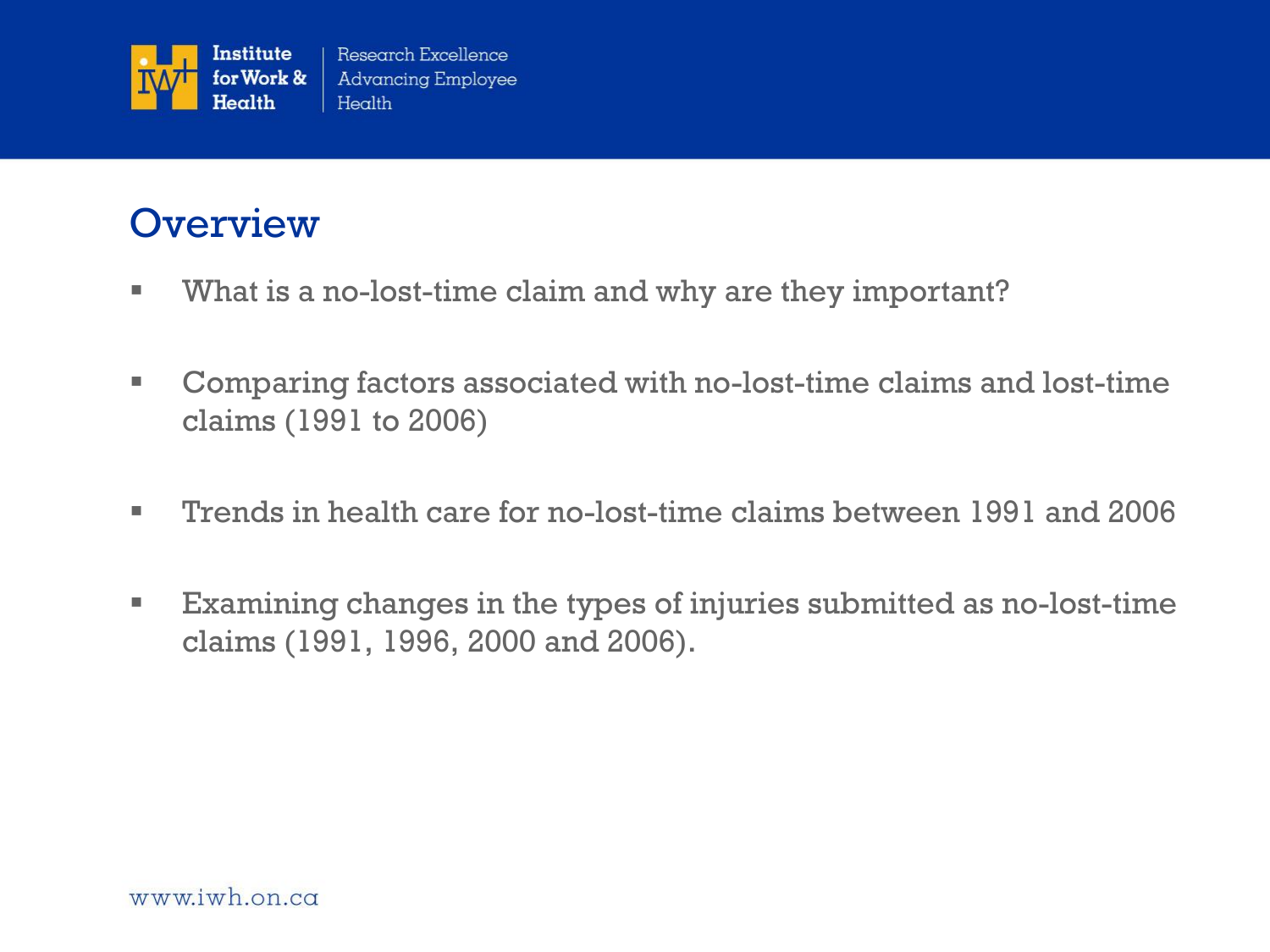

#### What is a no-lost-time claim?

"Employers **must** report a work-related accident to the WSIB if they learn that a worker requires health care and/or

- is absent from regular work
- earns less than regular pay for regular work (e.g., part-time hours)
- requires modified work at less than regular pay
- requires modified work at regular pay for **more than seven calendar** days following the date of accident."

Injuries that require health care, but not an absence from work other than the day of injury are termed no-lost-time claims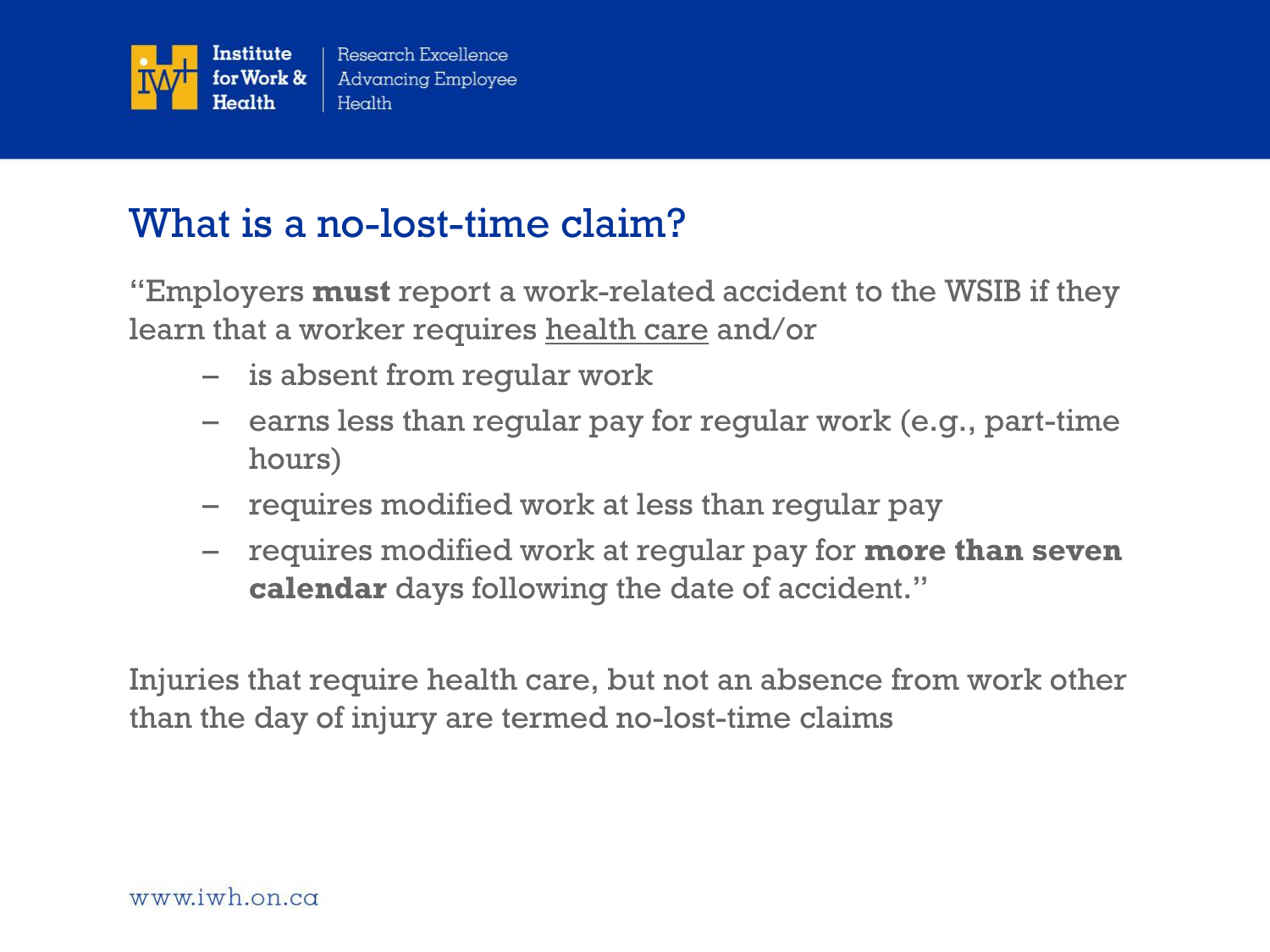

# What types of injuries are likely submitted as no-losttime claims?

- 1. Less severe injuries (require health care but not time off work)
- 2. Injuries where the worker cannot return to their normal duties the next day, but can do another (less demanding) job, or their current job with modifications.
- 3. Claims submitted as a result of chronic work-related diseases, after the worker has stopped participating in the labour force (i.e. retired).
- 4. Claims where the worker took time off, but was told to submit a nolost-time claim
- 5. Claims where although the worker could not return to their job, was forced to return to the workplace the next day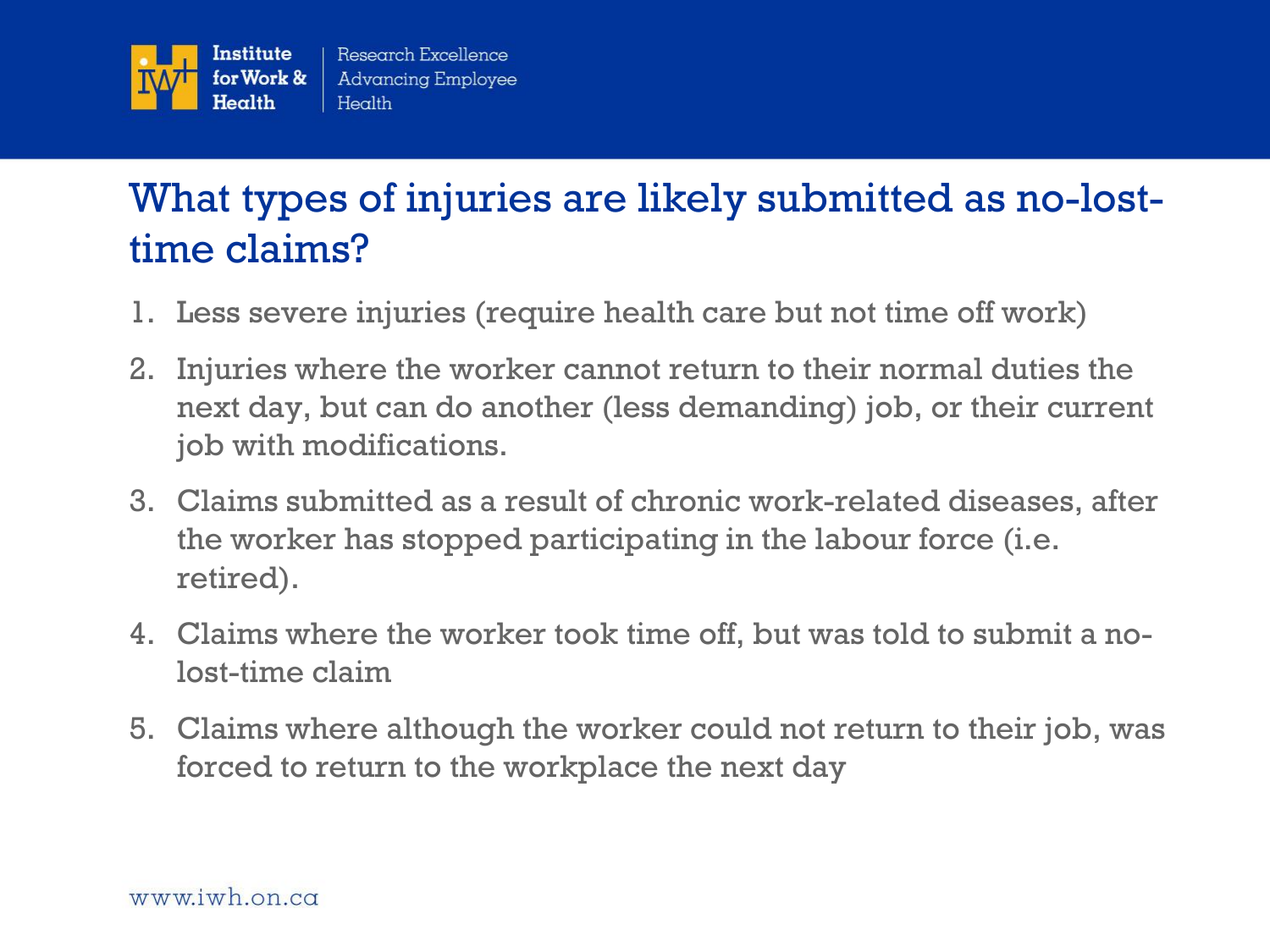

#### Numbers of lost-time and no-lost-time claims (1000's) reported to the Ontario WSIB. 1991 to 2006

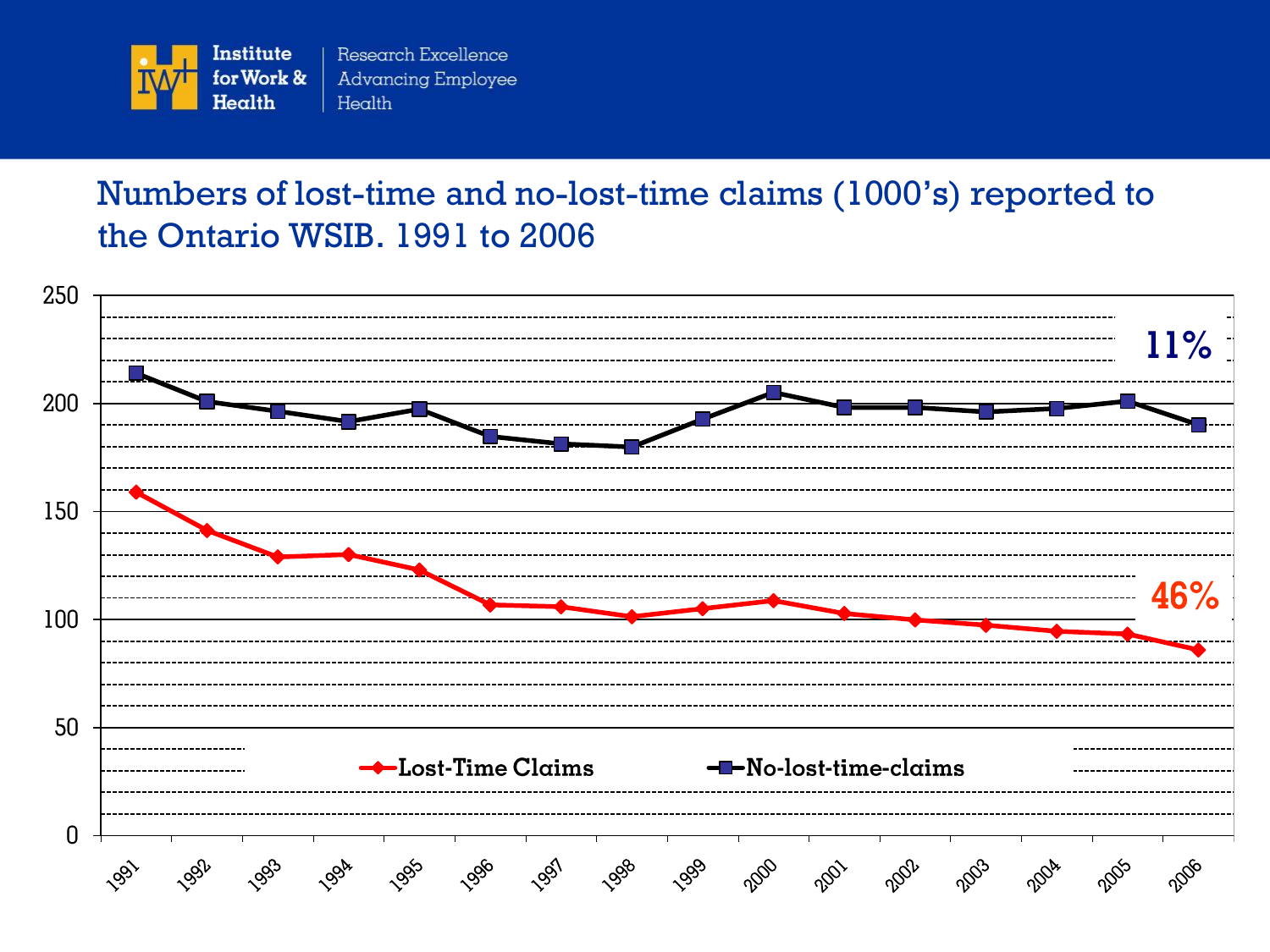



www.iwh.on.ca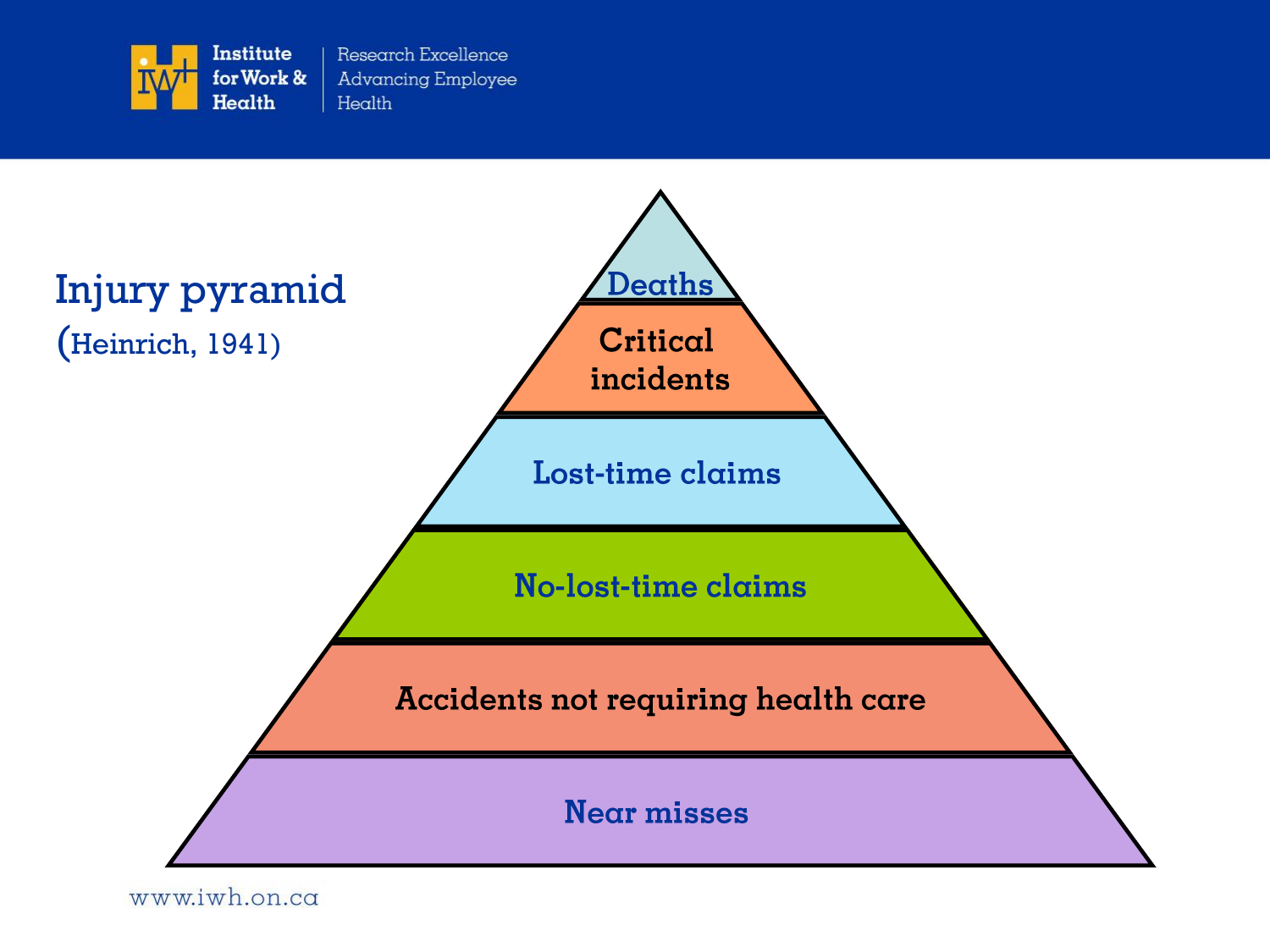

# Health care expenditures\* (in millions) associated with no-lost-time claims. 1991 to 2006.



www.iwh.on.ca

\* presented in year 2002 \$'s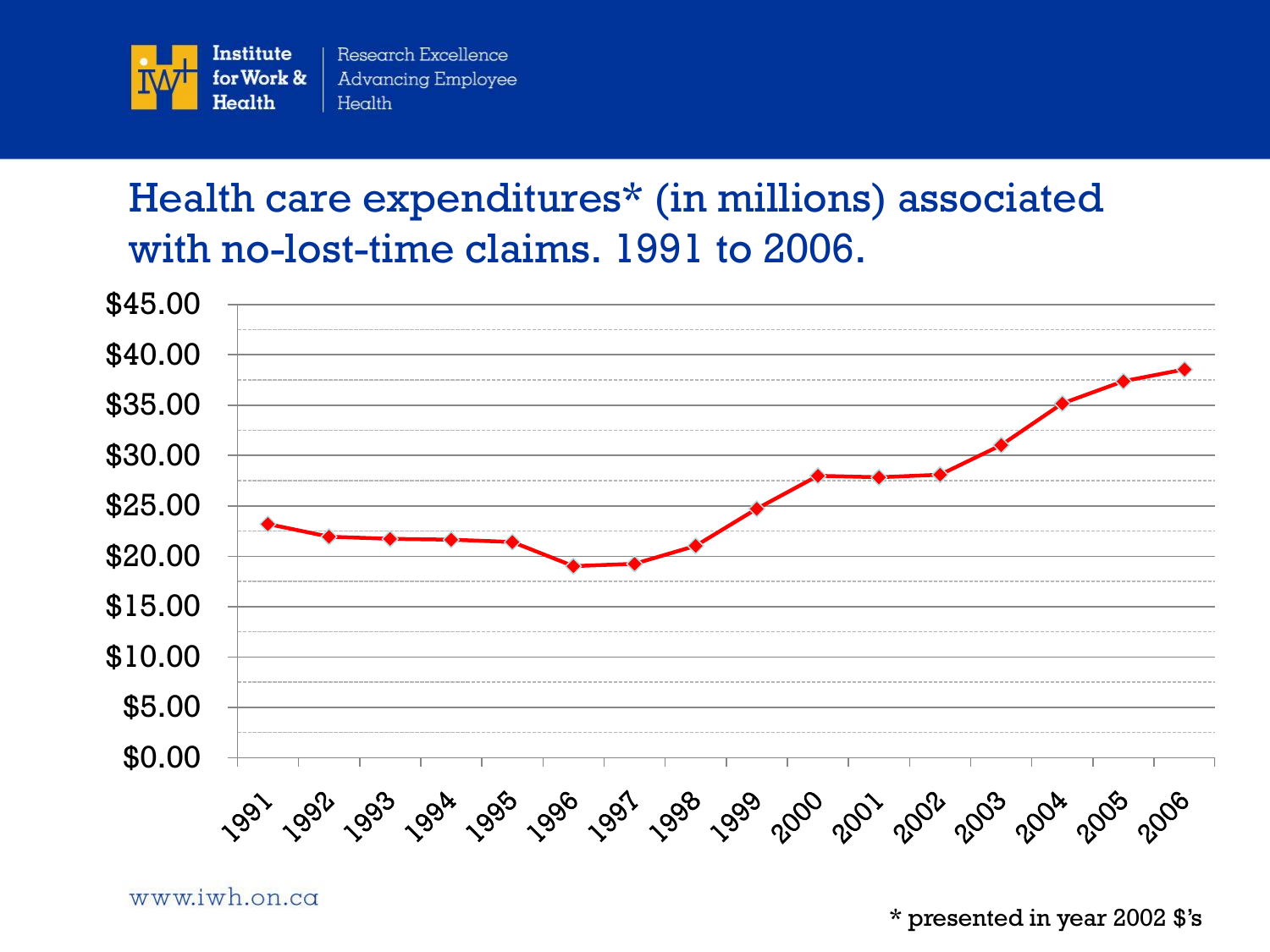

#### Incentives to report no-lost-time versus lost-time claims

"Most claims under NEER are classified as either active or inactive. *A claim is inactive in a given calendar year if the claim draws no benefits, or if the only benefits the claim draws in that year are health care benefits*. Any amount for any other type of benefit paid on a claim renders that claim active.

Because active claims are more likely to have future costs, more money is set aside for the projected future costs of these claims than for inactive claims. *Employers can usually expect a higher surcharge or lower refund amount because of these active claims*."

(WSIB Operation Policy Manual)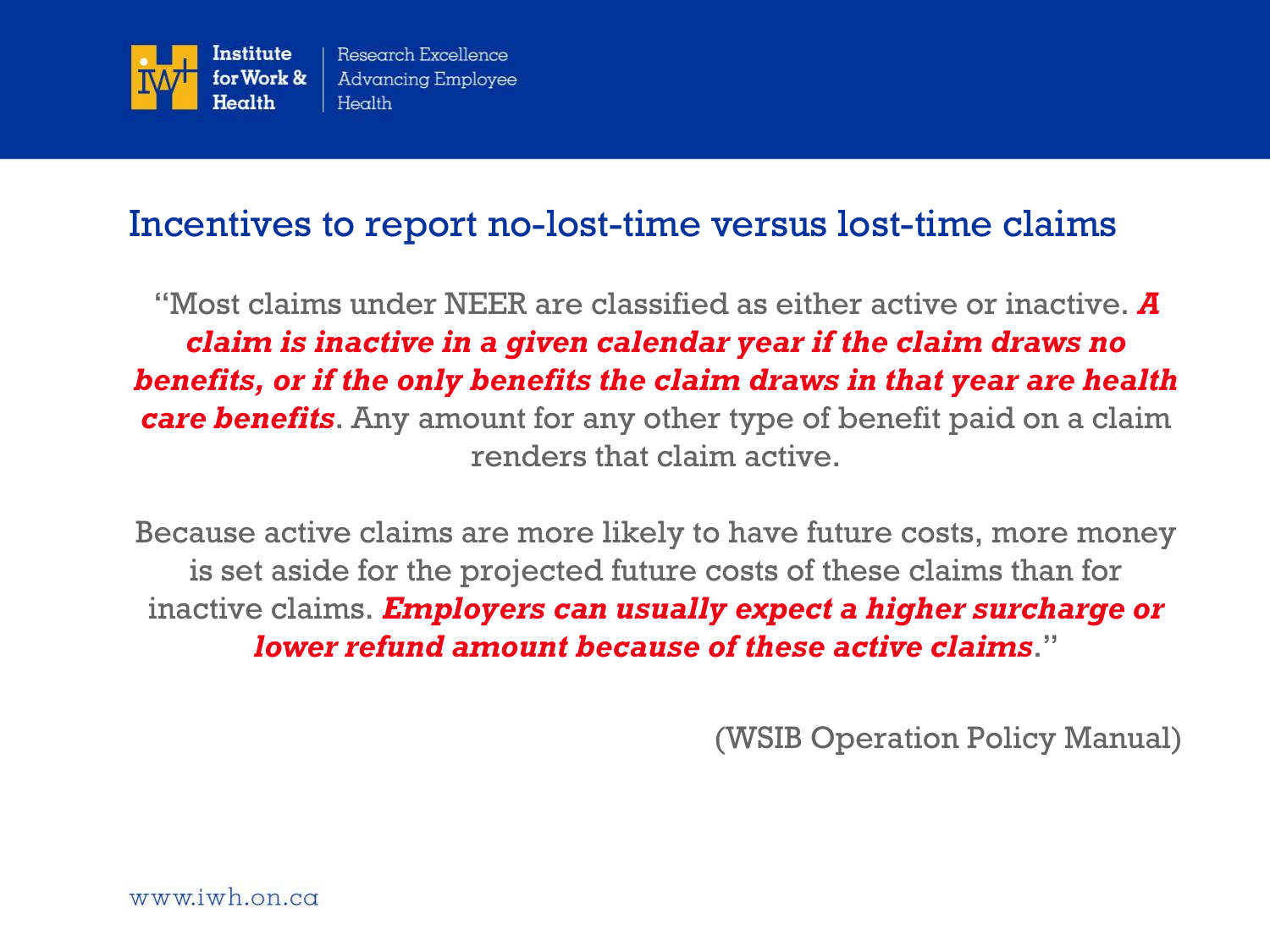

It is important to understand the relationship between no-lost-time claims and primary and secondary prevention activities.

Are no lost-time claims stable because:

- a greater proportion of injuries in Ontario are less severe? (primary prevention)
- more work injuries are being accommodated or managed? (secondary prevention and unintended consequences)

Unfortunately, other than information on industry, age, gender, health care billings and employer payroll reports, no other information is electronically stored with no-lost-time claims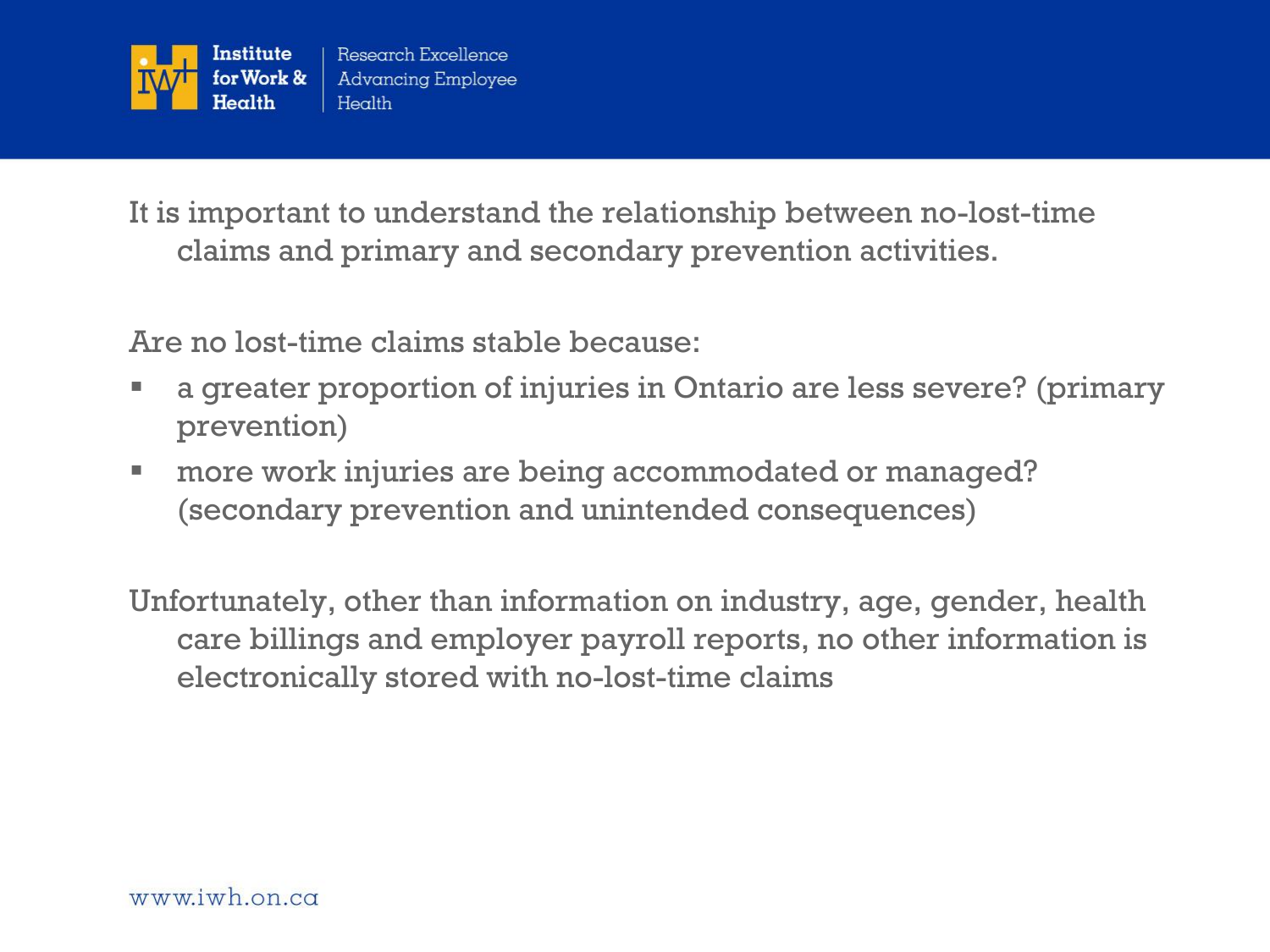

#### Before we start

- **Distinguishing claim management from workplace accommodation** is not possible using administrative data
- While information on the type of injury can help, we can still not distinguish between
	- Workers who take time off, but have been told to report a nolost-time claim
	- Workers who are forced to return to a menial job the next day
	- Workers who have been effectively accommodated
- Compensation data will not include injuries that should have been reported, but have not been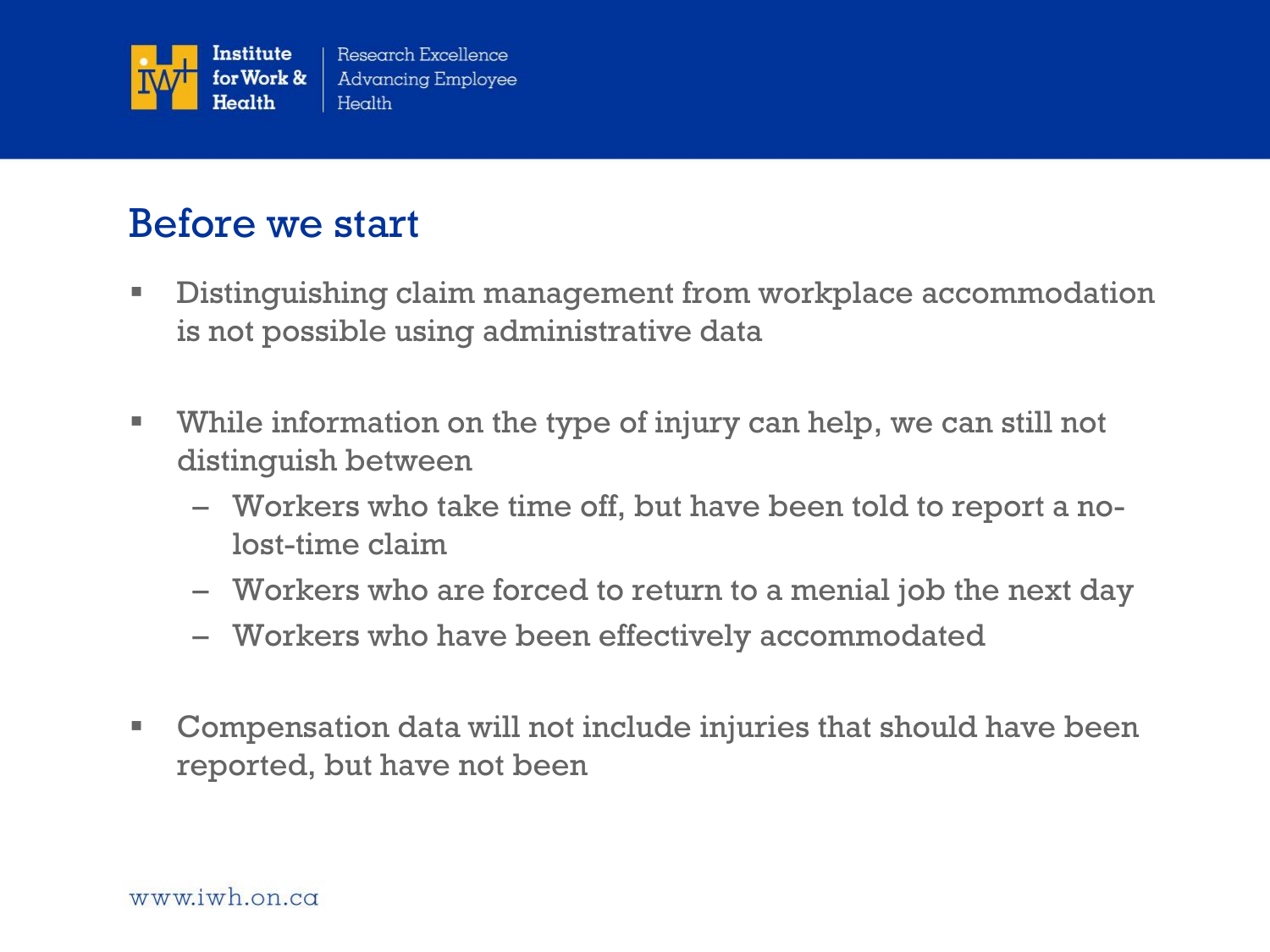

# Research questions

- Are the factors associated with no-lost-time claims and losttime claims similar? [\(click\)](#page-12-0)
	- Using WSIB administrative data and Statistics Canada labour force survey data from 1991 through 2006
- What are the trends in health care expenditures for no-losttime claims across labour market sub-groups? <u>(click)</u>
	- Using WSIB administrative data from 1991 to 2006
- Has the nature and event leading to injuries reported for nolost-time claims changed between 1991, 1996, 2000 and 2006? [\(click\)](#page-31-0)
	- Using a sample of 9,250 no-lost-time claims manually coded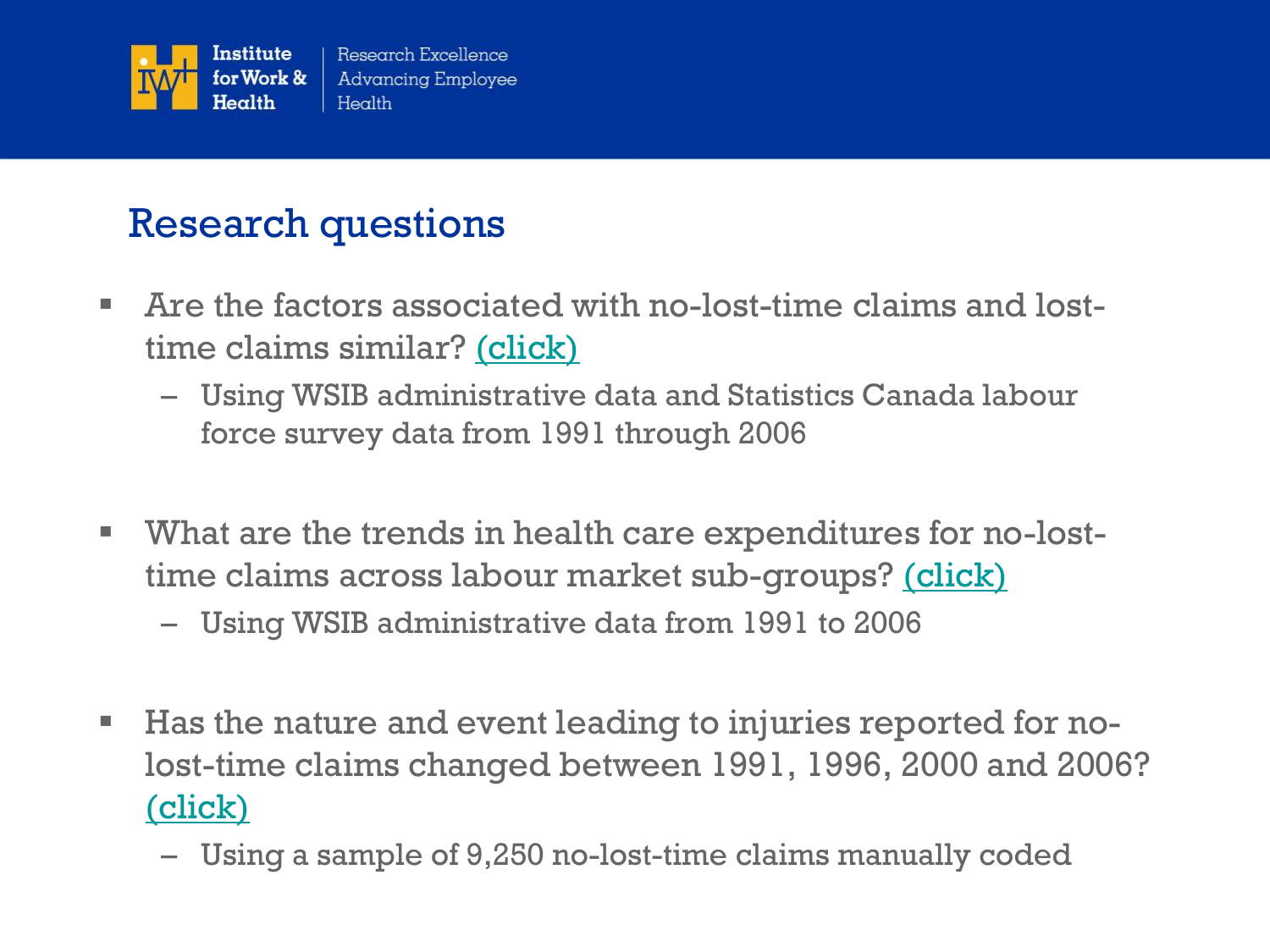

# <span id="page-12-0"></span>Are the factors associated with no-lost-time claims and lost-time claims similar?

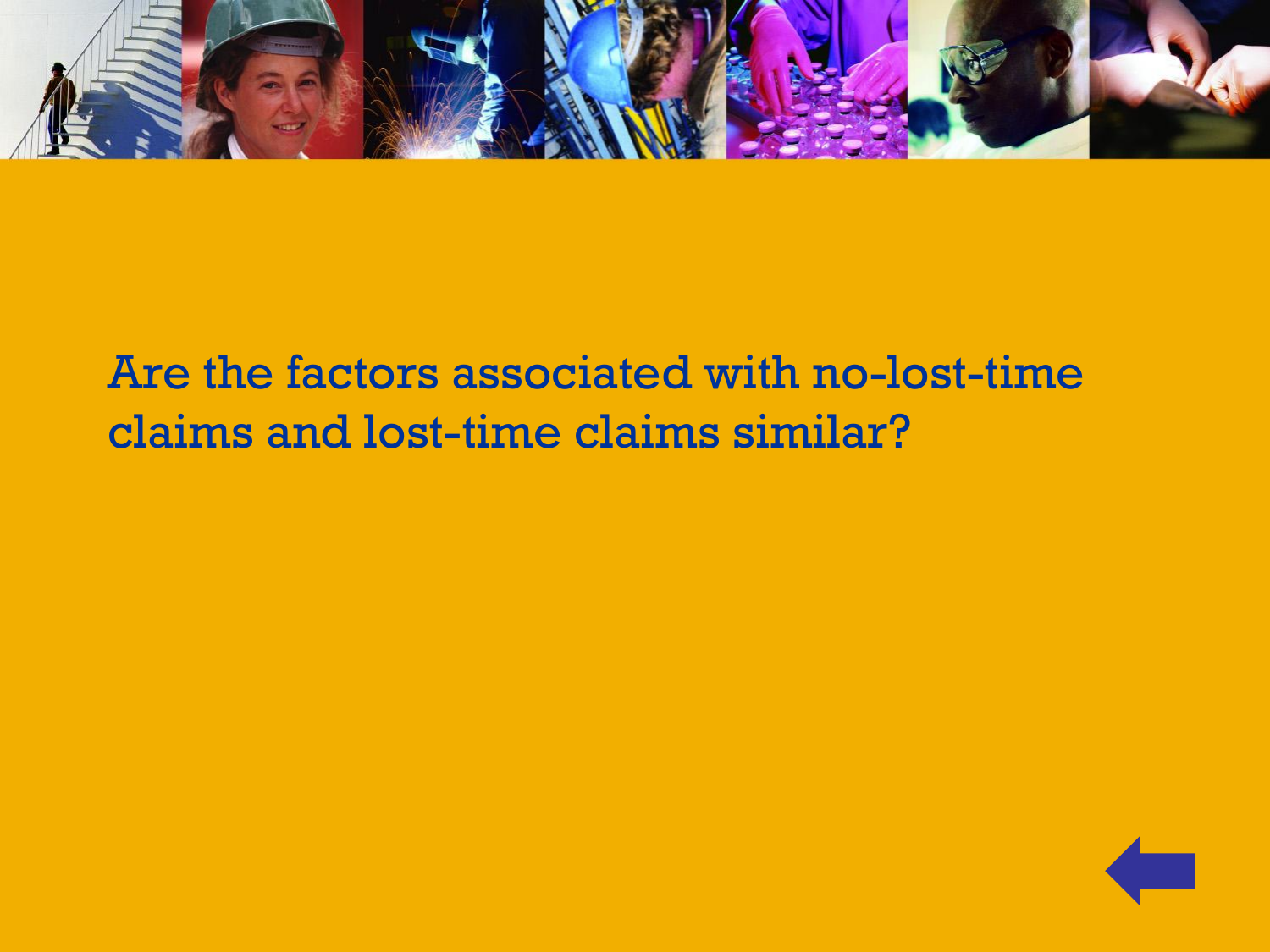

# **Objective**

- To examine the associations between worker and labour market factors and the rate of no-lost-time and lost-time claims in Ontario between 1991 and 2006
- Are similar factors are associated with an increased risk of both types of claims?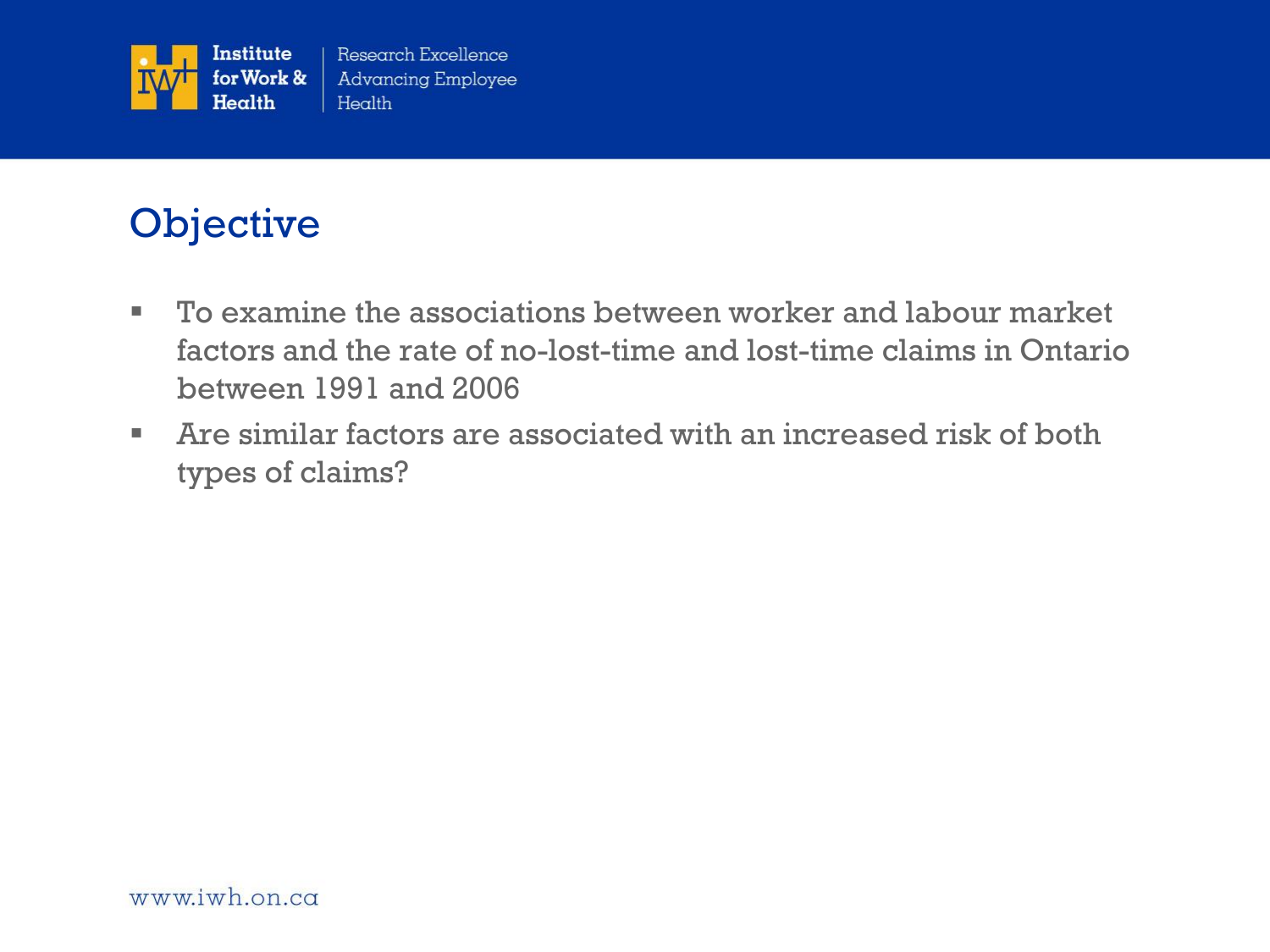

#### Data

- We combined all claims from workplaces with mandatory coverage  $(N = 2,365,514$  NLTC and 1,186,503 LTCs) with information on work hours from the labour force survey for the period 1991 to 2006
- Of this sample 21,491 NLTCs  $(0.9\%)$  and 4,103 LTCs  $(0.3\%)$  were missing information on age or gender. These claims were more likely to be from earlier years and claimants in primary industries, and information, arts, entertainment, recreation, accommodation and food industries (compared to retail trade)
- The final sample of claims totalled 2,344,023 NLTCs and 1,182,400 LTCs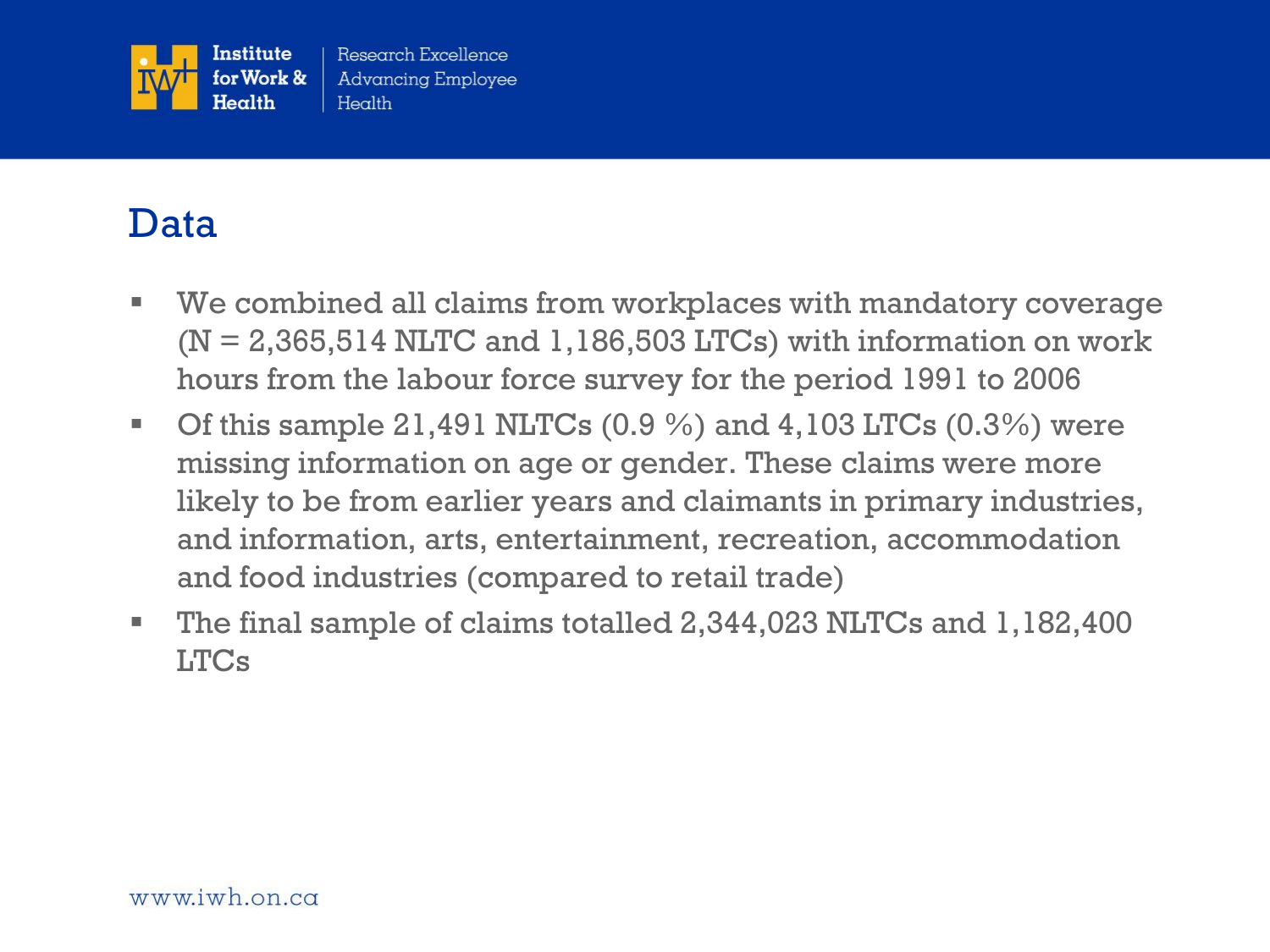

# Analysis

- Separate regression models (Poisson) modeled the probability of no-lost-time claims and lost-time claims.
- Models included
	- age, gender, industry (individual level); and
	- **short tenure rate and unemployment rate (group level)**
	- full-time-equivalent hours was used as an offset
- A final model examined differences in the association between independent variables and no-lost-time and lost-time claims outcomes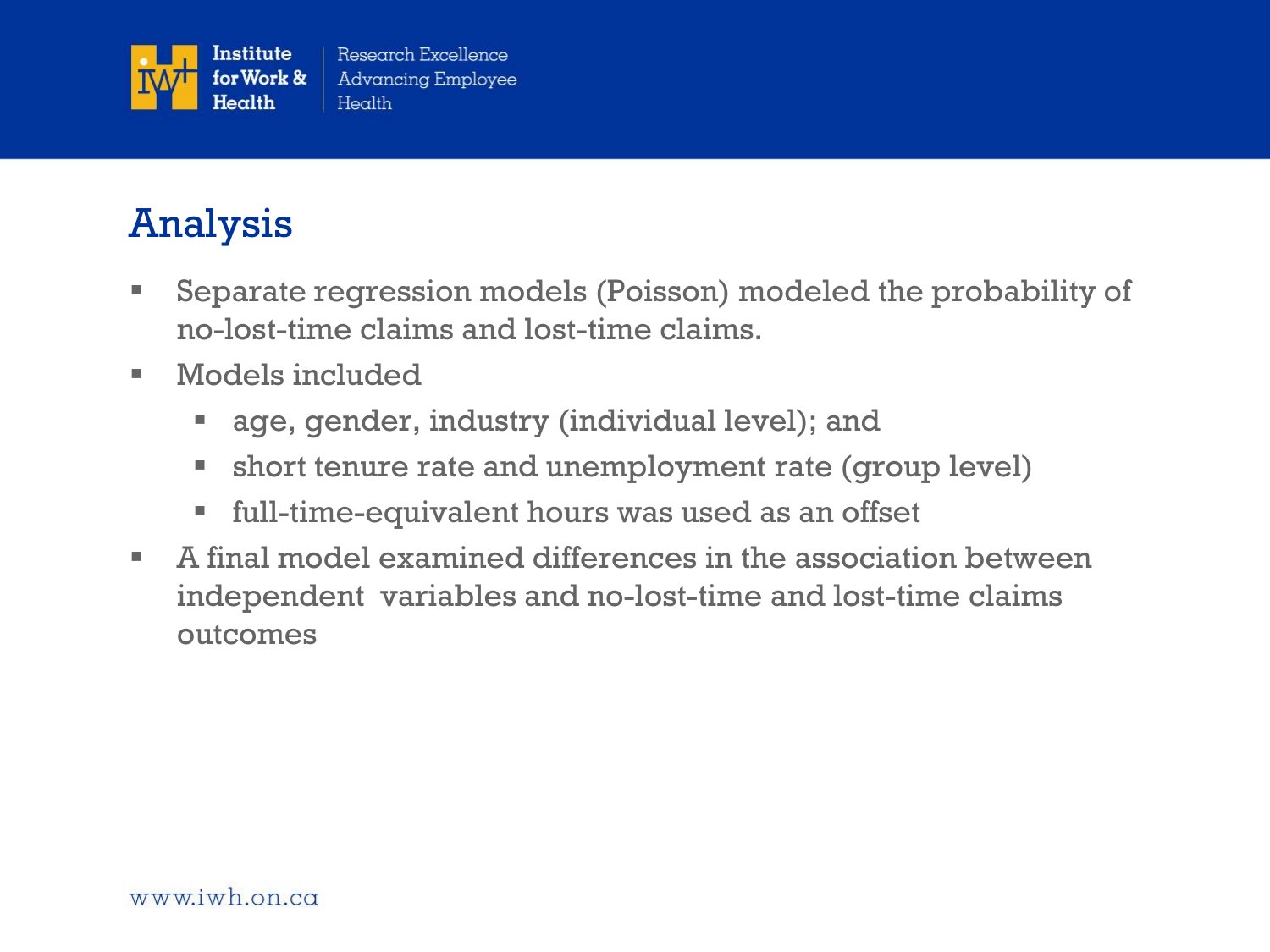#### Adjusted\* beta estimates for year and probability of no-losttime and lost-time claims. Ontario  $\overline{1991}$  to 2006 (ref =  $\overline{1991}$ )



www.iwh.on.ca

\* gender, industry, age, short-tenure and unemployment rate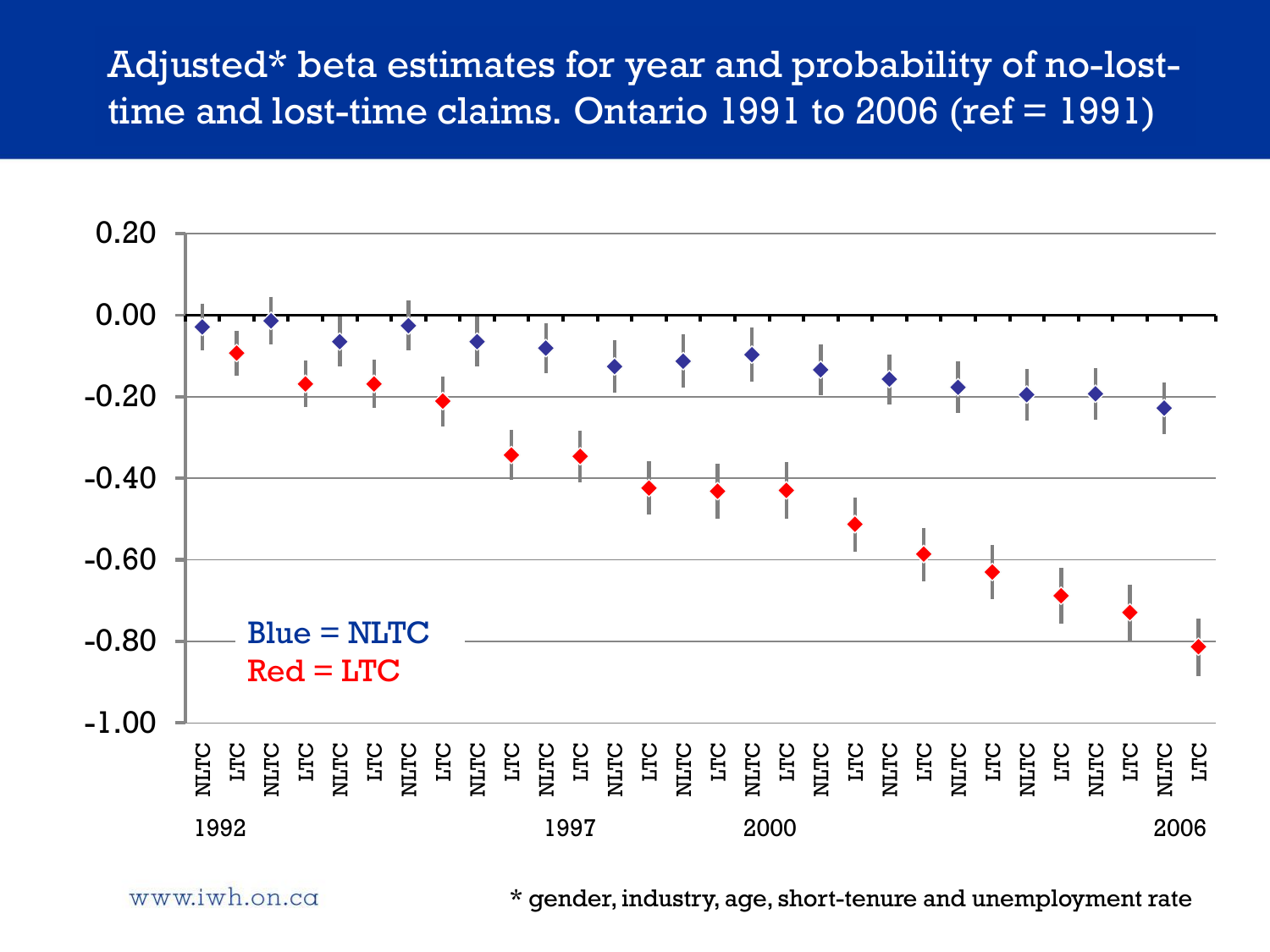#### Adjusted beta estimates for age groups and probability of no-lost-time and lost-time claims. Ontario 1991 to 2006

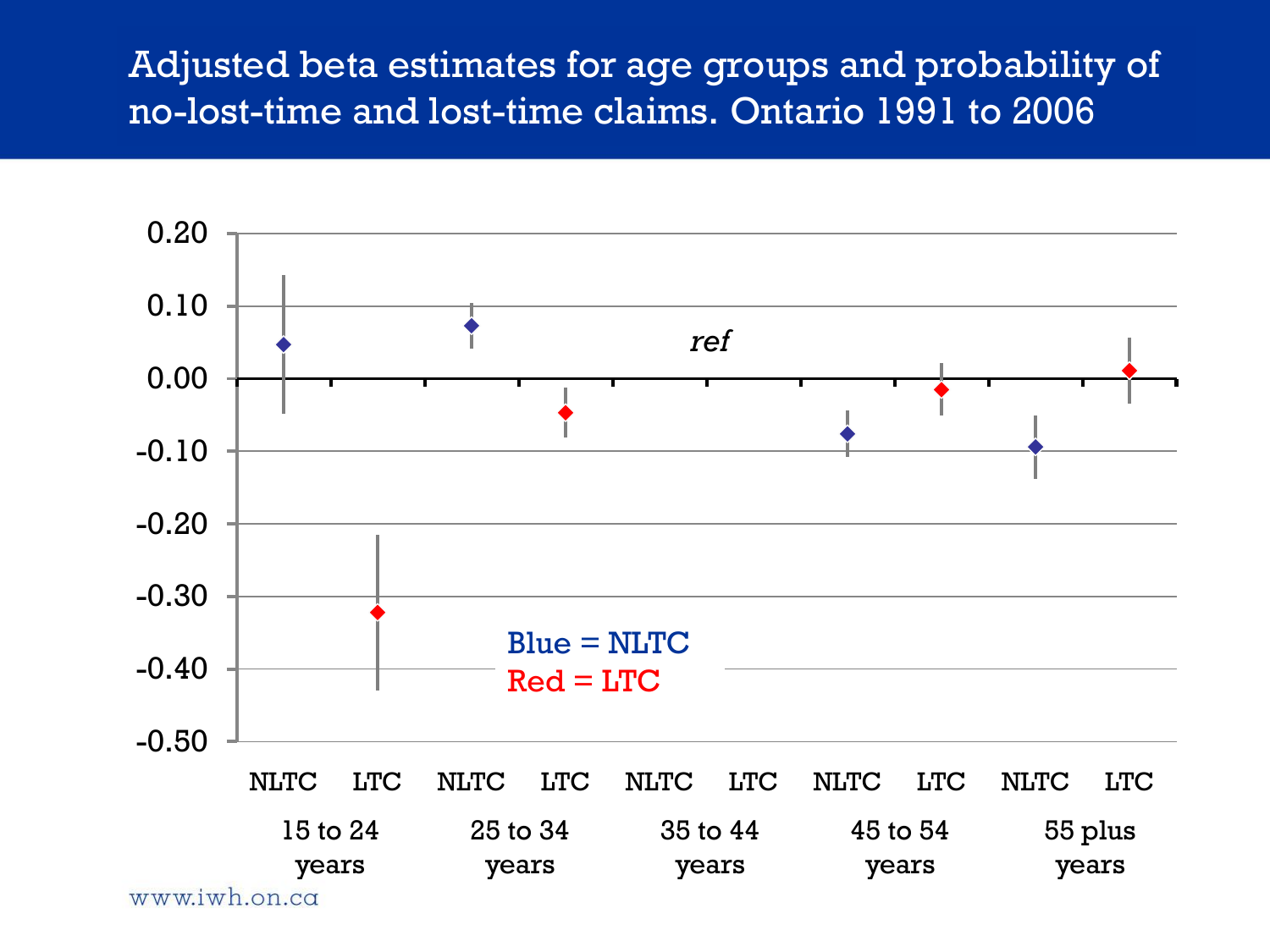Adjusted beta estimates for industry groups and probability of no-lost-time and lost-time claims. Ontario 1991 to 2006 (ref = retail trade)

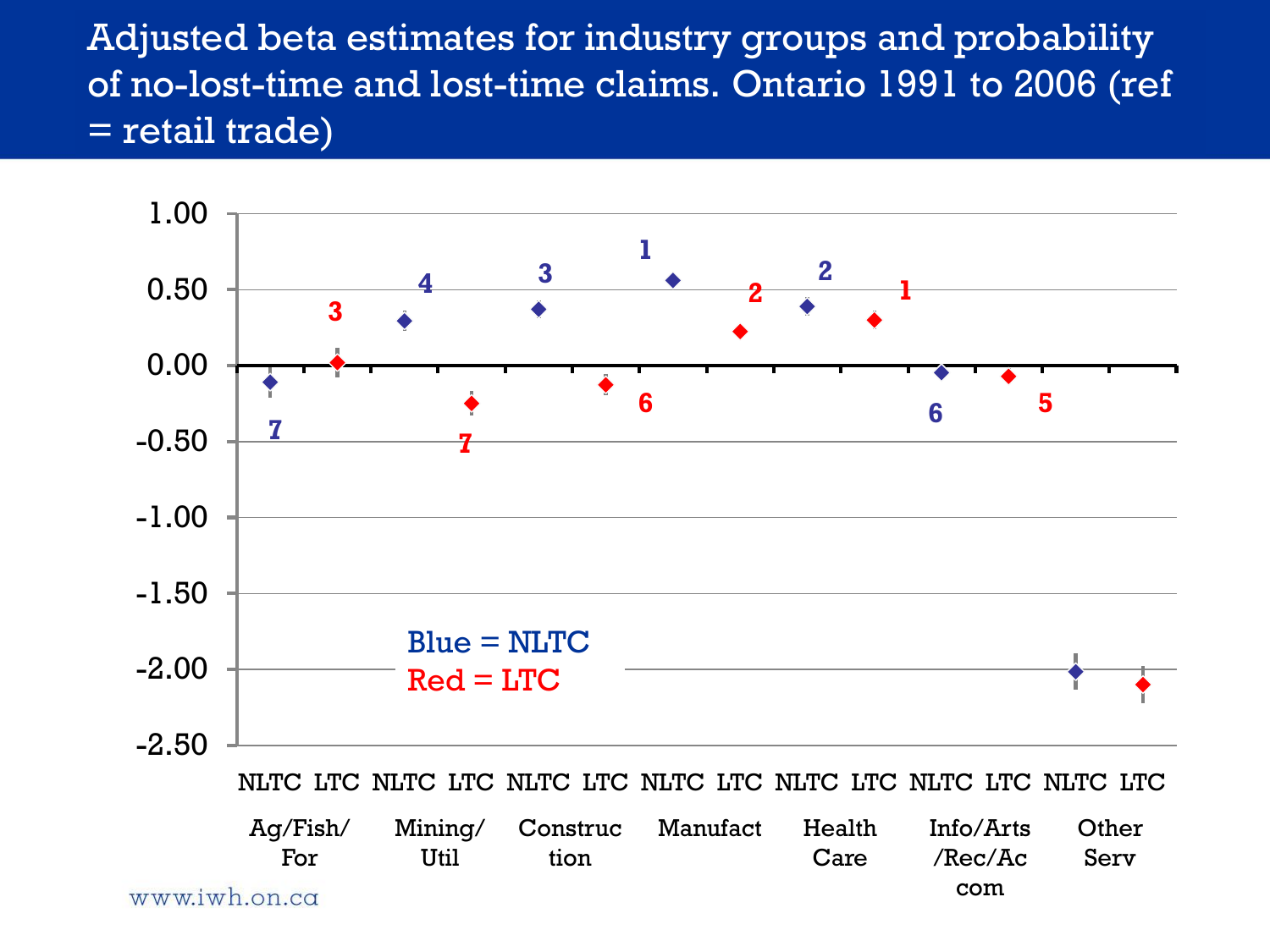

#### Discussion and conclusions

- Different labour market factors are associated with higher risk of nolost-time claims and lost-time claims
- **Preferential use of one type of claims to target workplaces may** overlook other important injury risks
- Given different labour market factors are associated with no-losttime claims and lost-time claims we recommend that both types of claims be included in assessing trends in occupational health and safety outcomes, and targeting particular groups for more intensive work injury prevention, when using compensation data.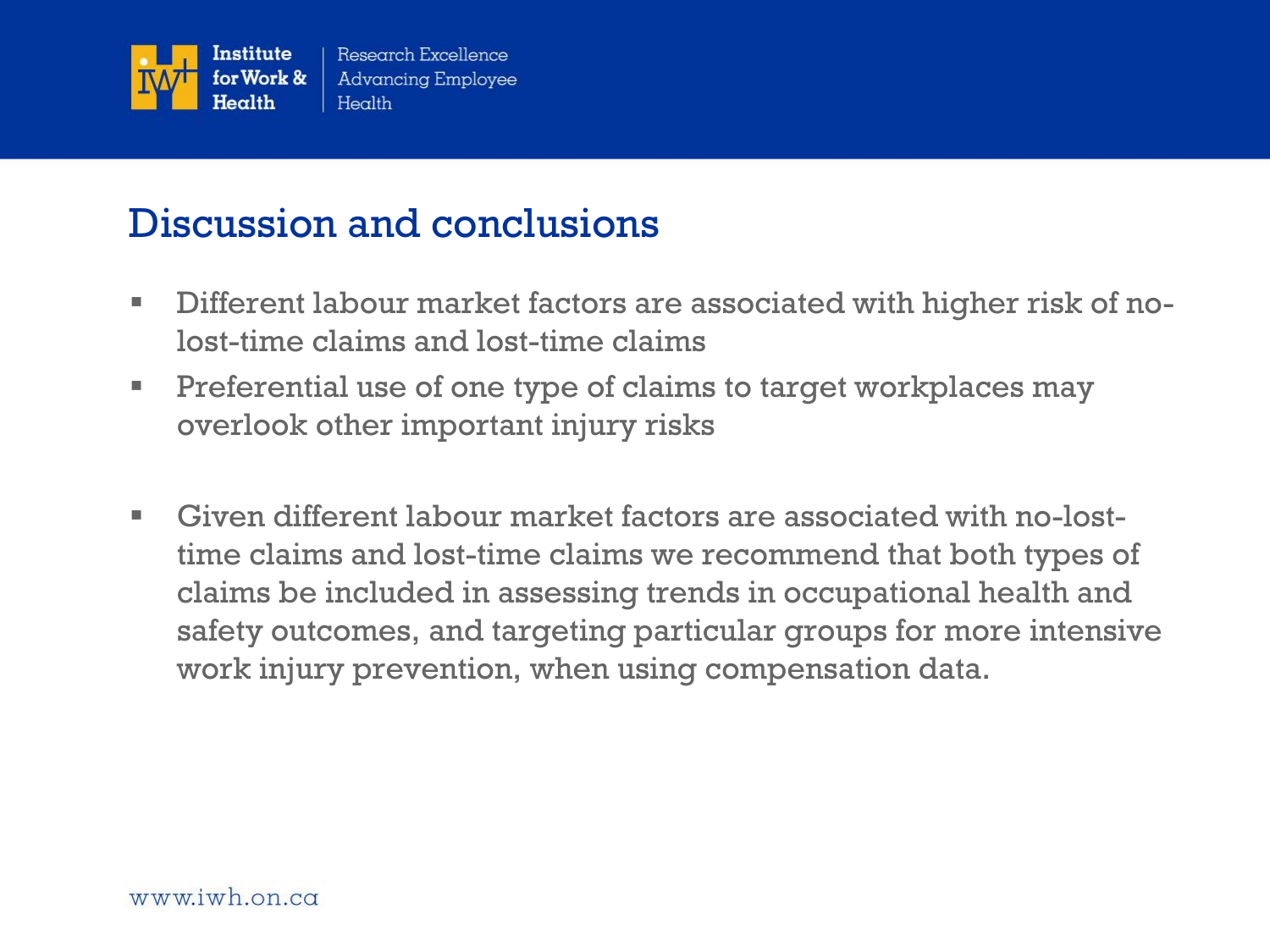

<span id="page-20-0"></span>What are the trends in health care expenditures for no-lost-time claims across labour market sub-groups?

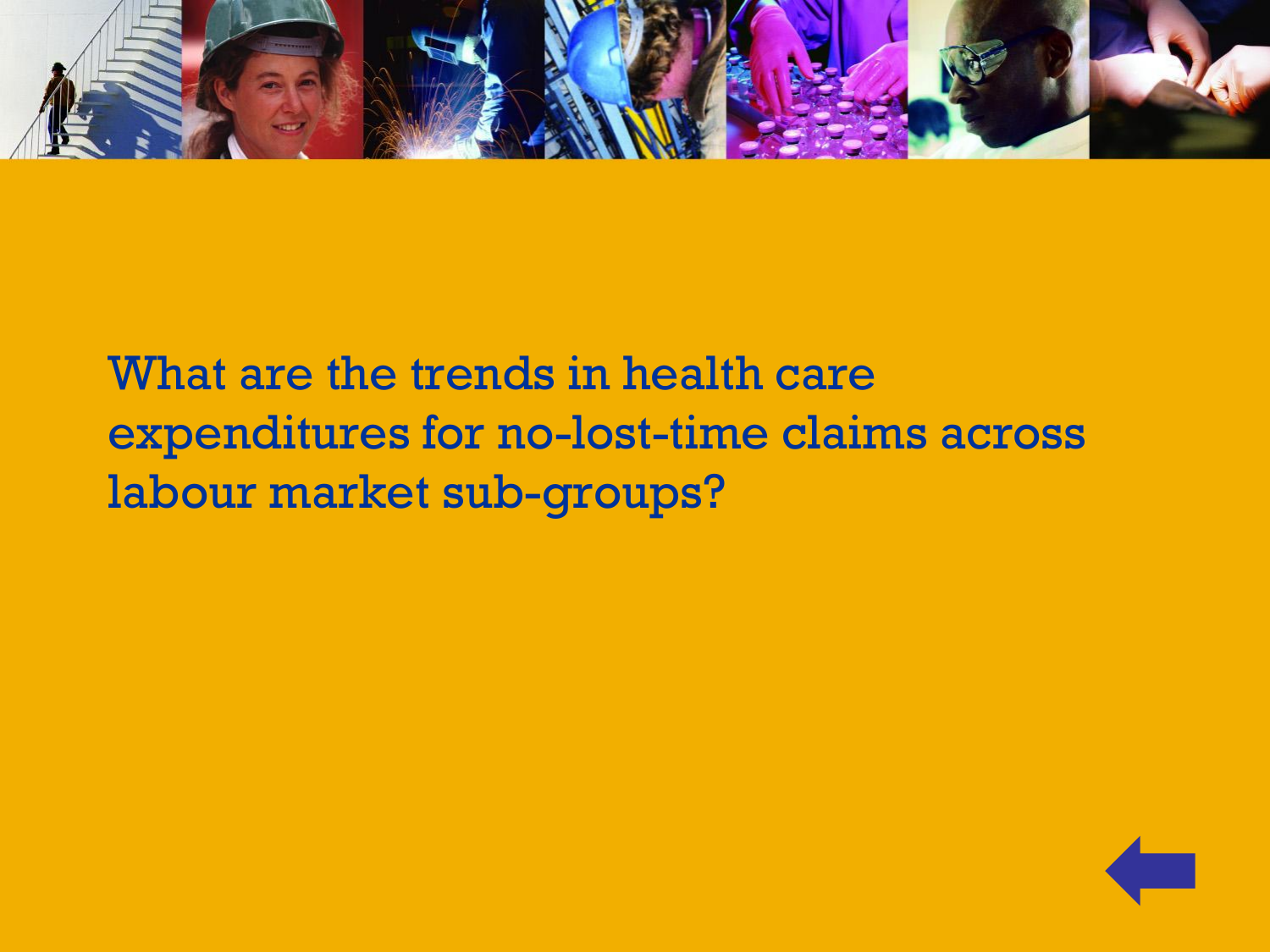

# **Objective**

 To examine trends in health care expenditures associated with nolost-time claims, as well as the demographic and labour market characteristics associated with differences in health care expenditures, between 1991 and 2006.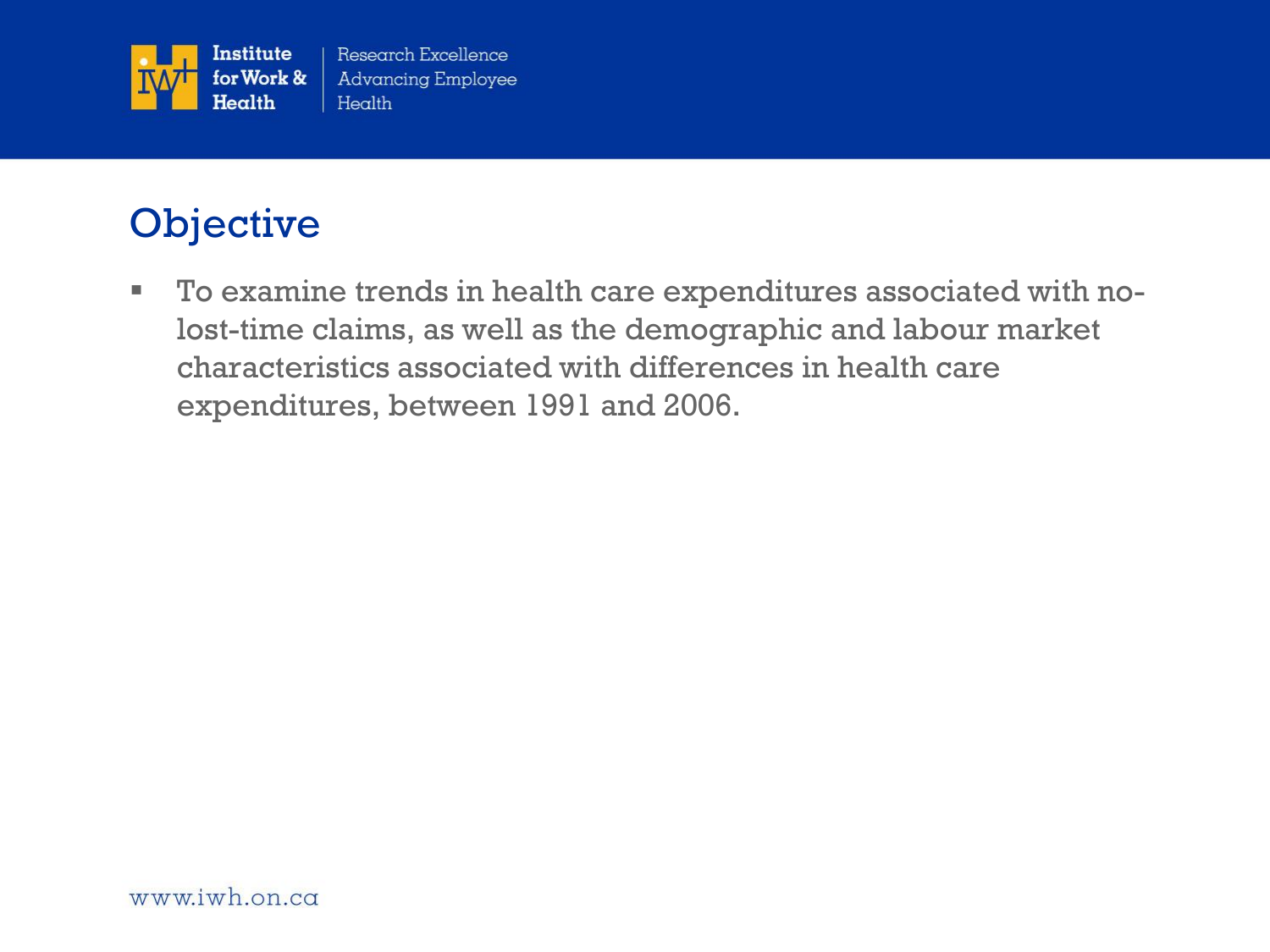

## Primary Hypotheses

- If NLTC represent similar types of injuries over time (in terms of severity and health care needs), we should see stable health care expenditures over this time period (supporting for effective primary prevention efforts).
- Increases in health care spending supports the hypothesis that the stable trend in no-lost-time claims is driven by claimants with more severe injuries being returned to work the day after their injury, thus shifting the administrative designation of these injuries from losttime claims to no-lost-time claims.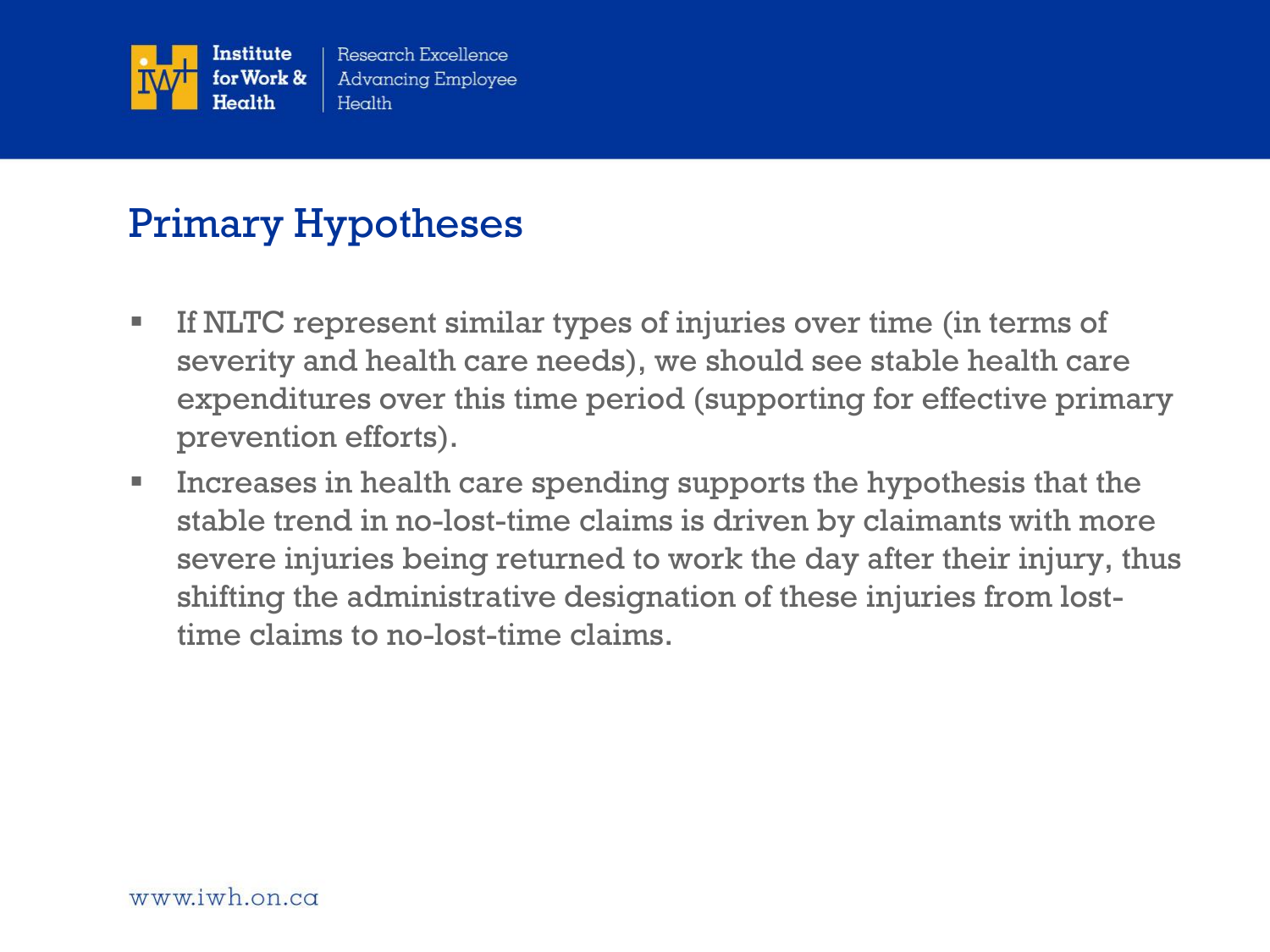

### Health care expenditures

- Total health care expenditures for the treatment of NLTCs was obtained for the two year period after the reported injury date.
- All health care expenditures were adjusted to Year 2002 dollars using the Health Care Consumer Price Index for Ontario
- Although all NLTC receive health care, not all claims have health care expenditures associated with them (approximately 19% of claims in our sample)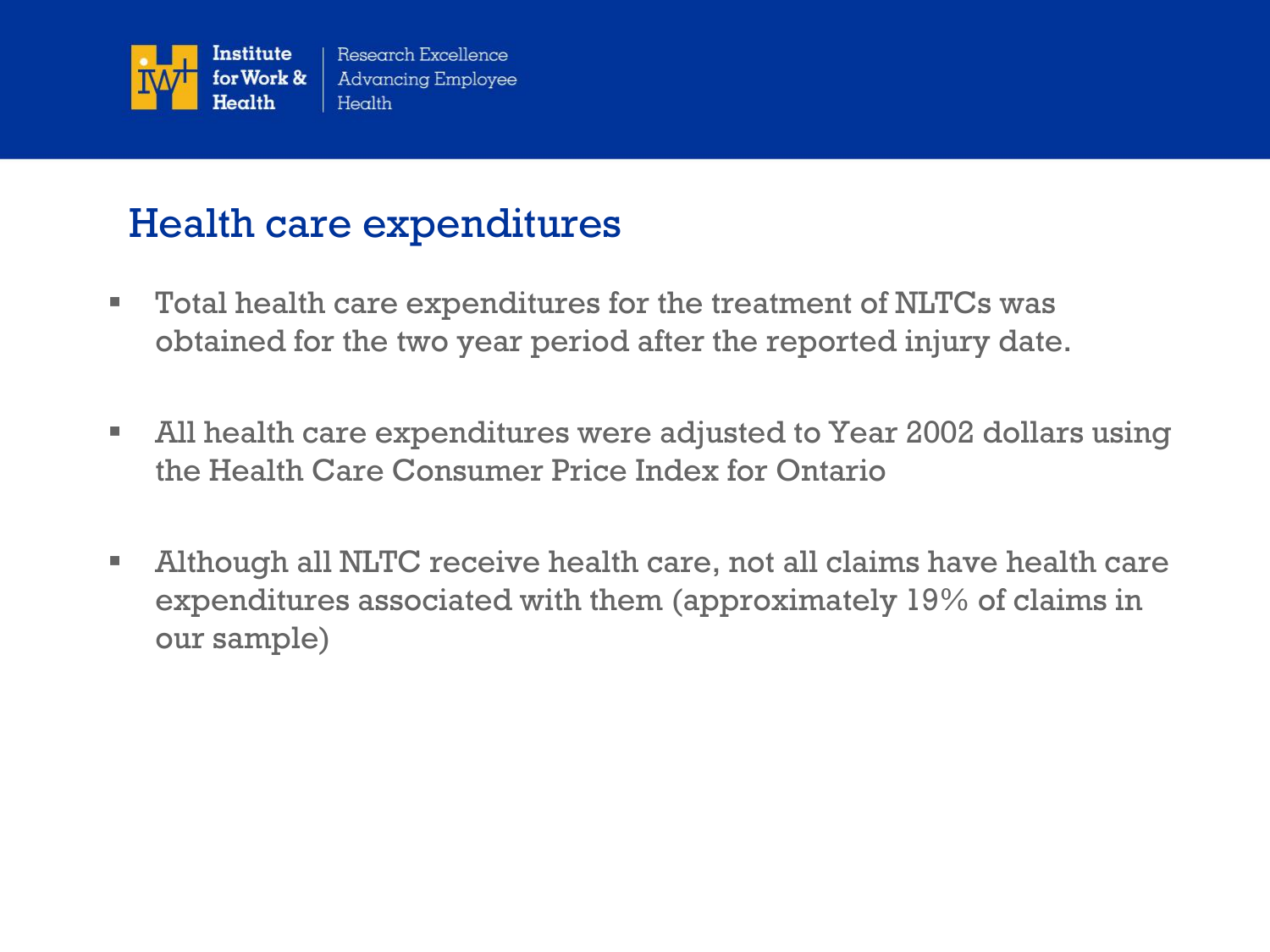

#### Health care expenditures do not include

- One-time health care that is provided in an emergency department ;
- Health care administered by practitioners who are employed by the workplace where the claimant was injured;
- Health care provided by practitioners who are not registered with the WSIB; and
- Most general services provided in a doctor's office.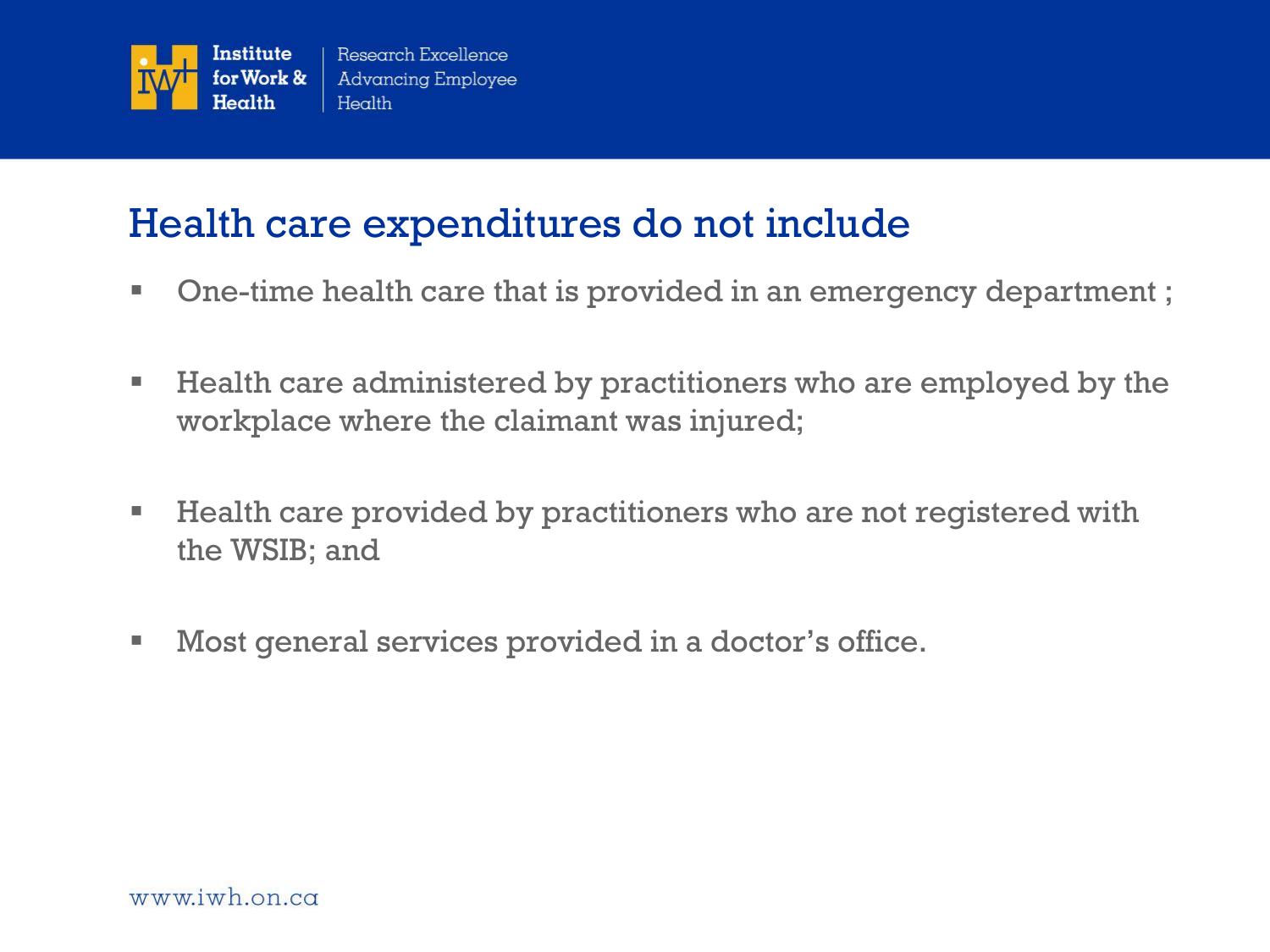

# Analyses

- **Regression models estimated the probability of both receiving** health care, and amount of health care, using a zero-inflated linear regression model.
- **Independent variables included age, gender, industry or workplace** and estimated payroll reported to the WSIB
- A small number of claims had very small values for health care expenditures (less than \$20). Given the fee schedule for health care does not involve services for less than this amount we treated values less than \$20 as zero. This adjustment was made for a total of 18,633 claims (0.8%) of our sample.
- We also examined differences in health care in the period 1991 to 1997, and 1998 to 2006, given changes in legislation around return to work at this time period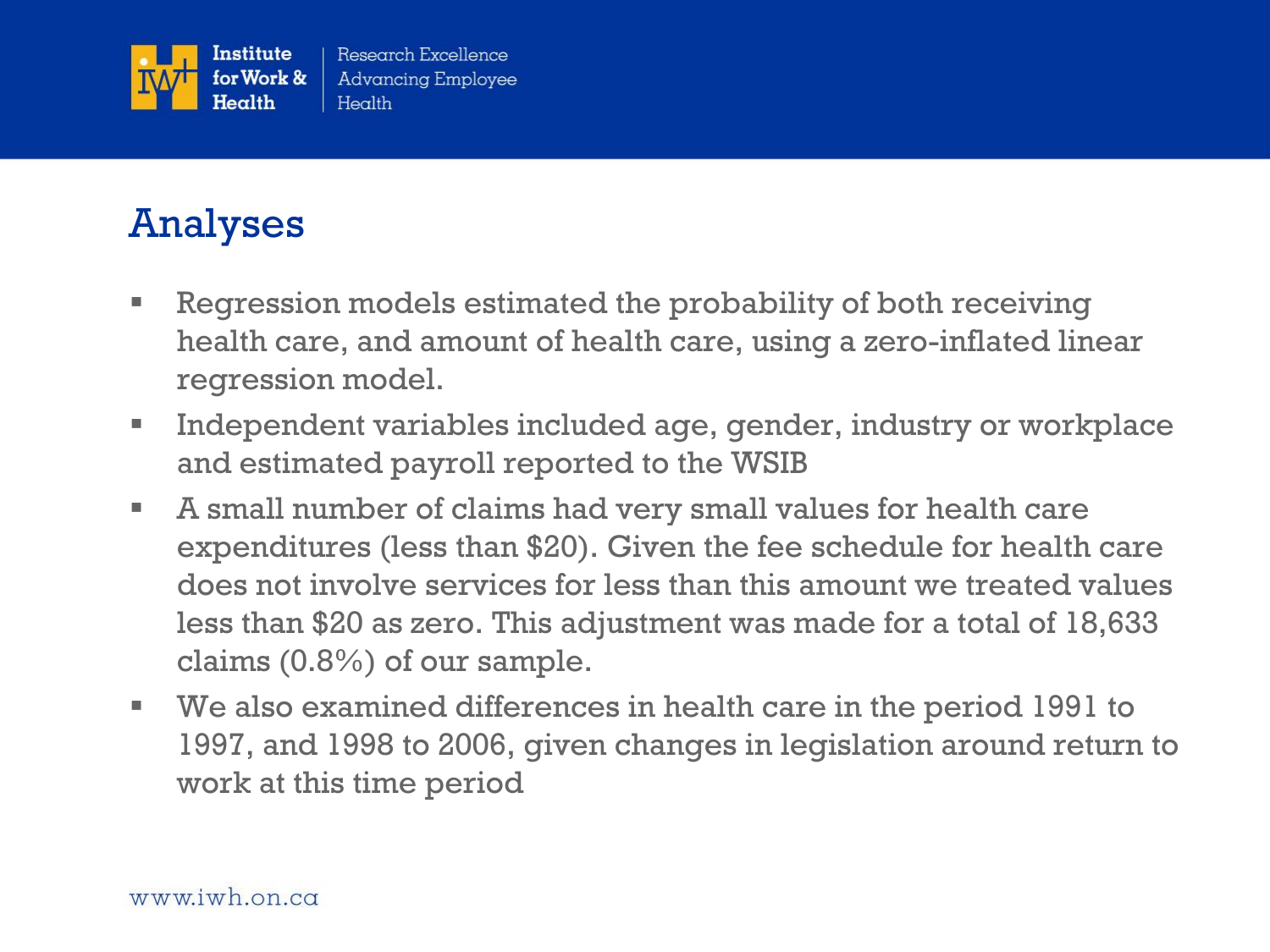#### Adjusted beta estimates for year and probability of health care receipt and amount. Ontario 1991 to 2006 (ref = 1991)



www.iwh.on.ca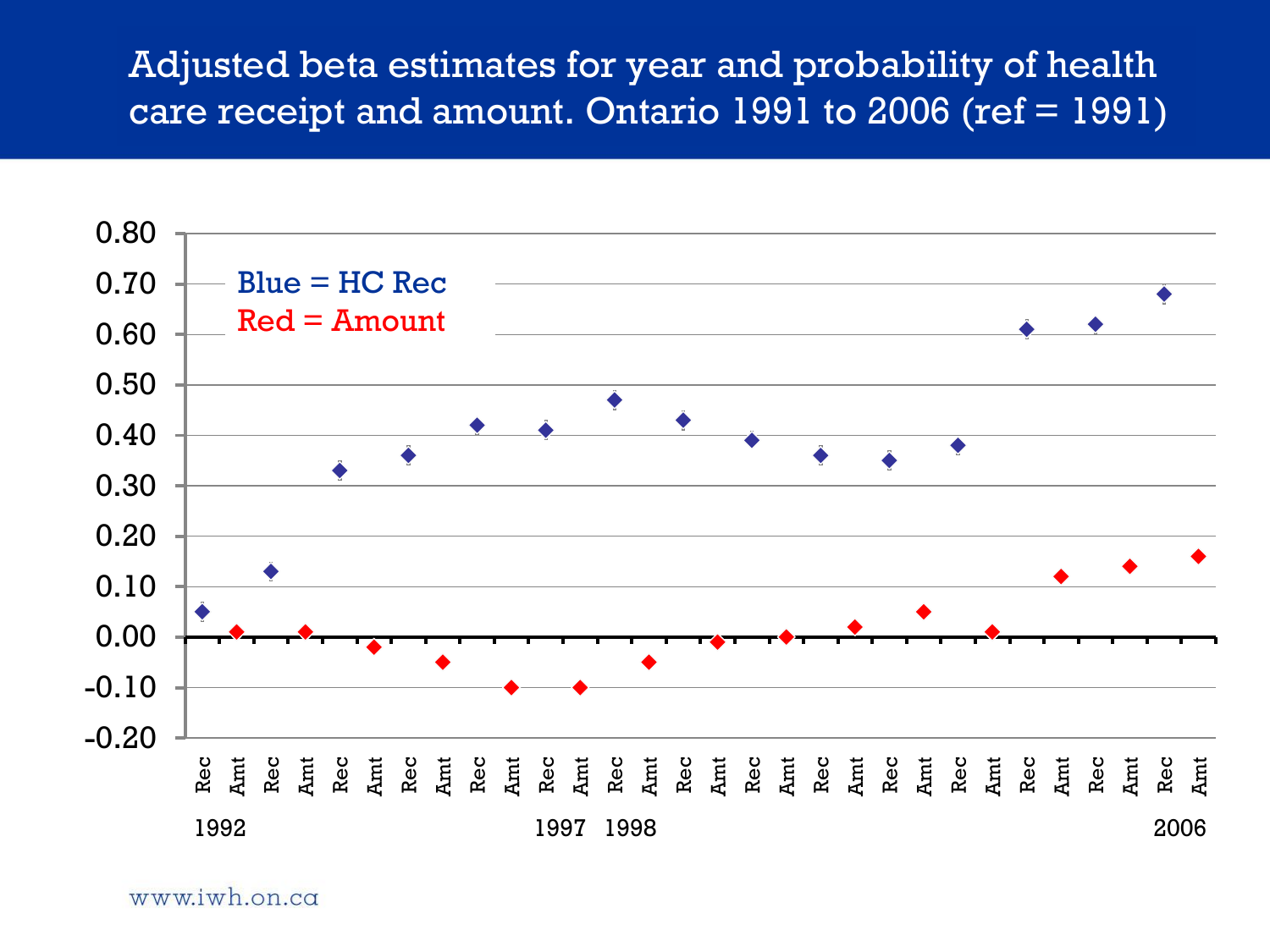#### Adjusted beta estimates for industry groups and probability of HC receipt and amount. Ontario 1991 to 2006 (ref = retail trade)

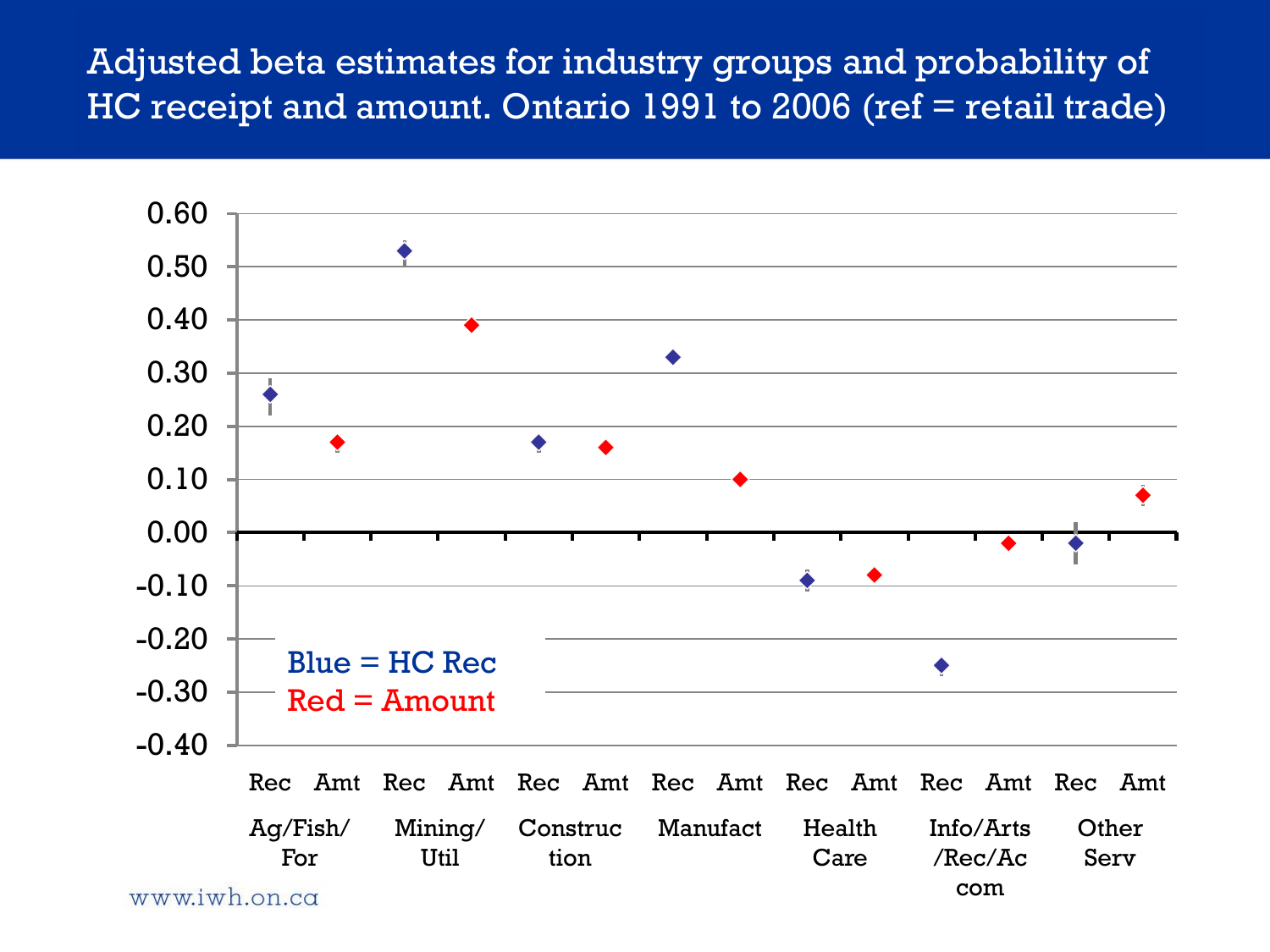## Adjusted mean dollar costs per claim receiving health care by age group: 1991, 1997, 2006



www.iwh.on.ca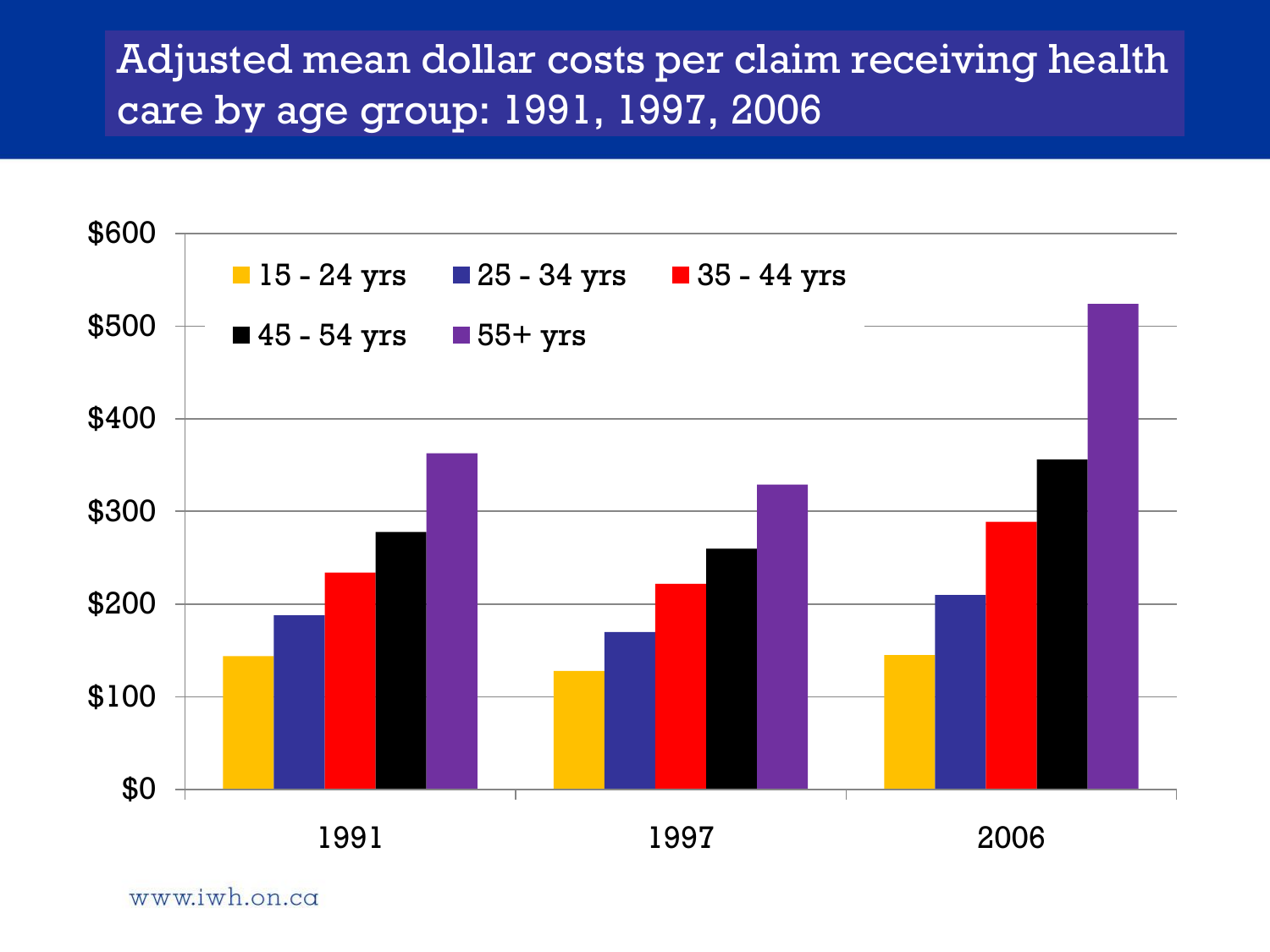# Adjusted mean dollar costs per claim receiving health care by age group: 1991, 1997, 2006



www.iwh.on.ca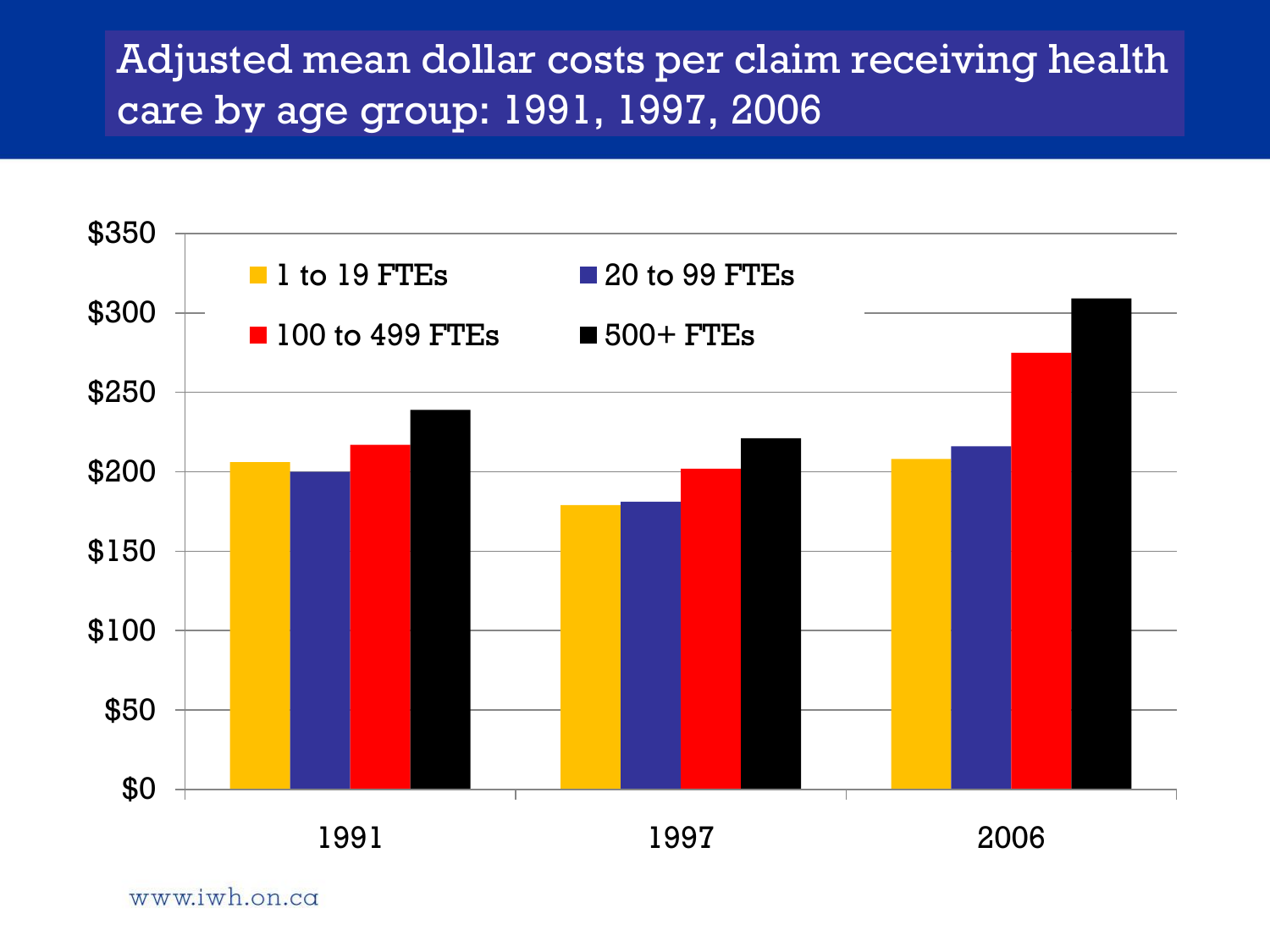

### Summary

- Two trends in health care were observed between 1991 and 2006: a decrease in health care expenditures between 1991 and 1997, followed by an increase between 1998 and 2006.
- **Health care receipt and cost differ across industry groups (highest in** primary industry)
- Trends in health care expenditures between 1991 and 2006 differ across age-group and firm size
- **EXECT** Results offer preliminary support for workplace accommodation being an important factor in the stable trend in no-lost-time claims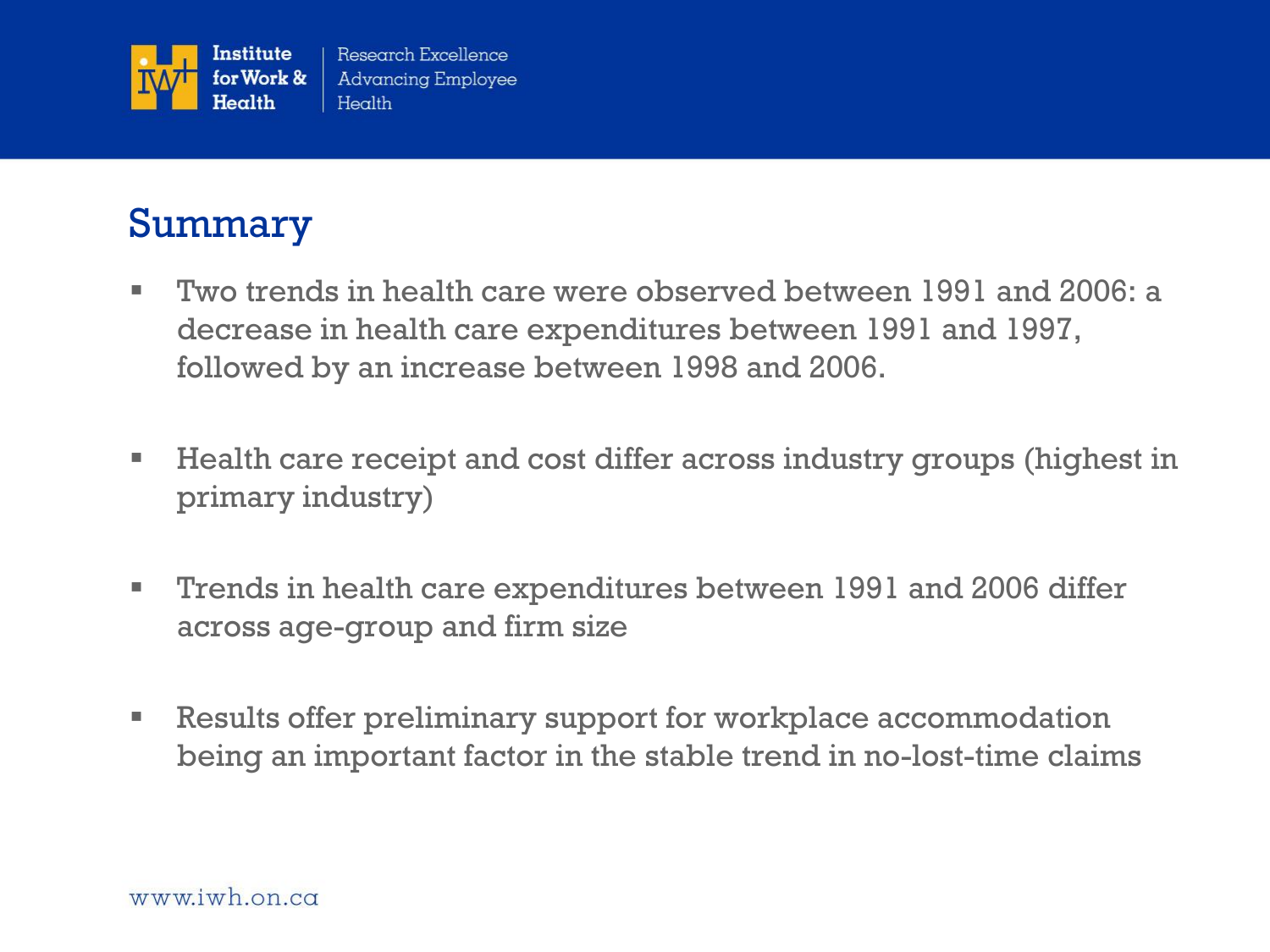

# Has the nature and event leading to injuries reported for no-lost-time claims changed between 1991, 1996, 2000 and 2006?

<span id="page-31-0"></span>Note: paper still in preparation

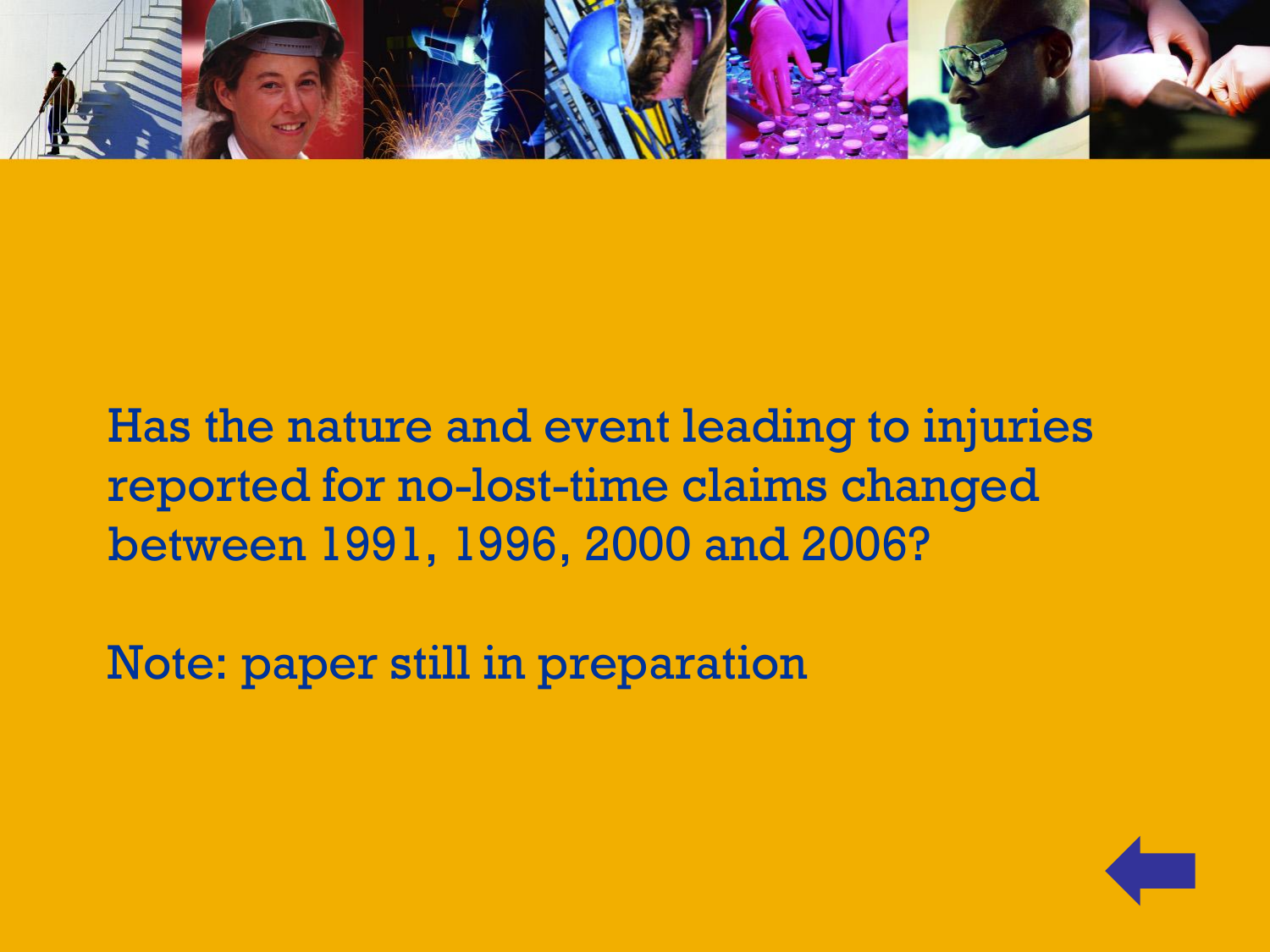

# **Objective**

To examine

- Have the types of injuries submitted as no-lost-time claims have changed between 1991 and 2006
- Have these changes been more pronounced amount particular labour force sub-groups (e.g. larger workplaces, firms who have higher premium payment rates)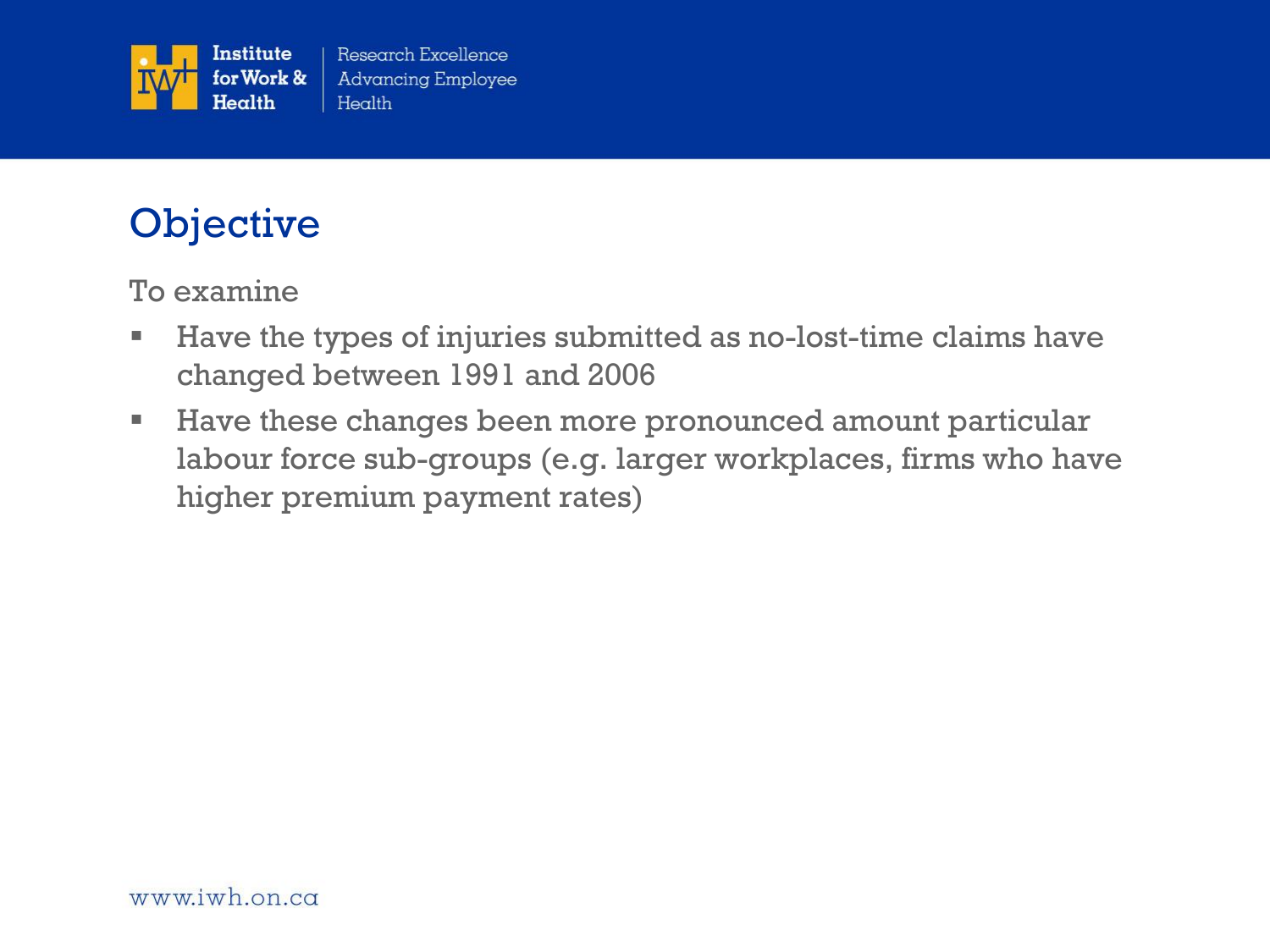

### Selection of claims to extract information from

Equal stratified sampling across

- Four claim years: 1991, 1996, 2000 and 2006
- Low  $(25 \text{ to } 99)$ , medium  $(100 \text{ to } 500)$  and large  $(500+)$  firm sizes
- **Low and high premium payment rates and from schedule two**
- Only claims from the firms in rate groups from the NEER program (from 1993 onwards) were sampled
- Total of 9,246 claims sampled (approx 2,300 per claim year)
- **Information on injury extracted by one coder**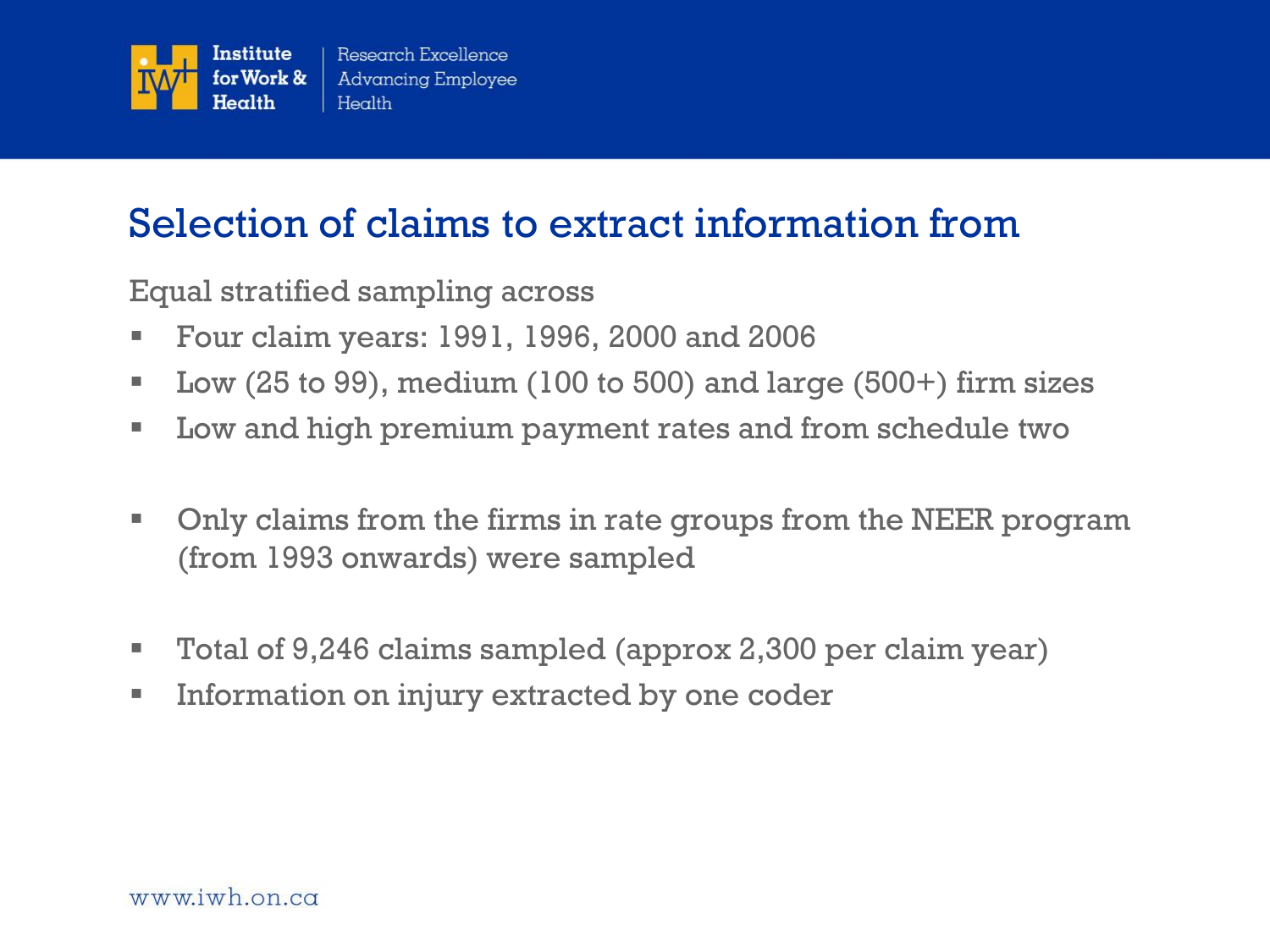

## Injury coding in workers' compensation data

**Nature of injury:** the principal physical characteristics of the injury (e.g. fracture, open wound)

**Event:** describes the manner in which the injury or disease was produced (e.g. fall, contact with equipment)

**Source:** the object, substance, exposure or bodily motion that directly produced/inflicted the injury (e.g. chemicals, machinery, person)

(Canadian Standards Association, Z795, 2003)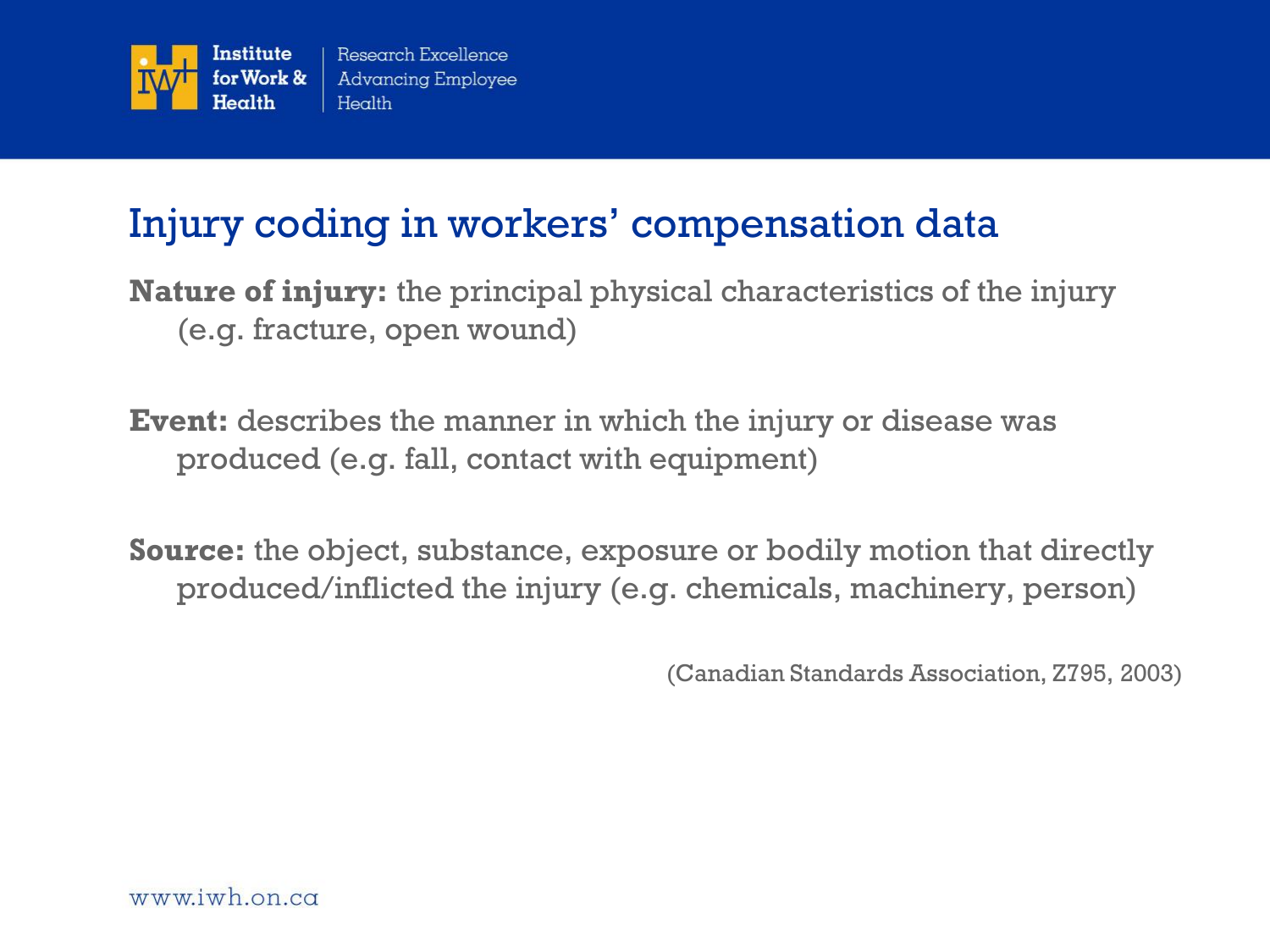# Grouping no-lost-time claims using nature and event

Contact with objects and equipment leading to:

- 1. Traumatic injuries to bones/nerves/spinal cord or intracranial injuries
- 2. Open wounds
- 3. Surface wounds and bruising or inj to muscles/tendons/ligaments/joints
- 4. Bodily reaction, overexertion resulting in injuries to musc/tend/lig/joints
- 5. Exposure to fires/explosions resulting in burns or other injuries and disorders

Falls resulting in:

- 6. Traumatic injuries to bones/nerves/spinal cord or intracranial injuries or open wounds
- 7. Surface wounds and bruising or inj to muscles/tendons/ligaments/joints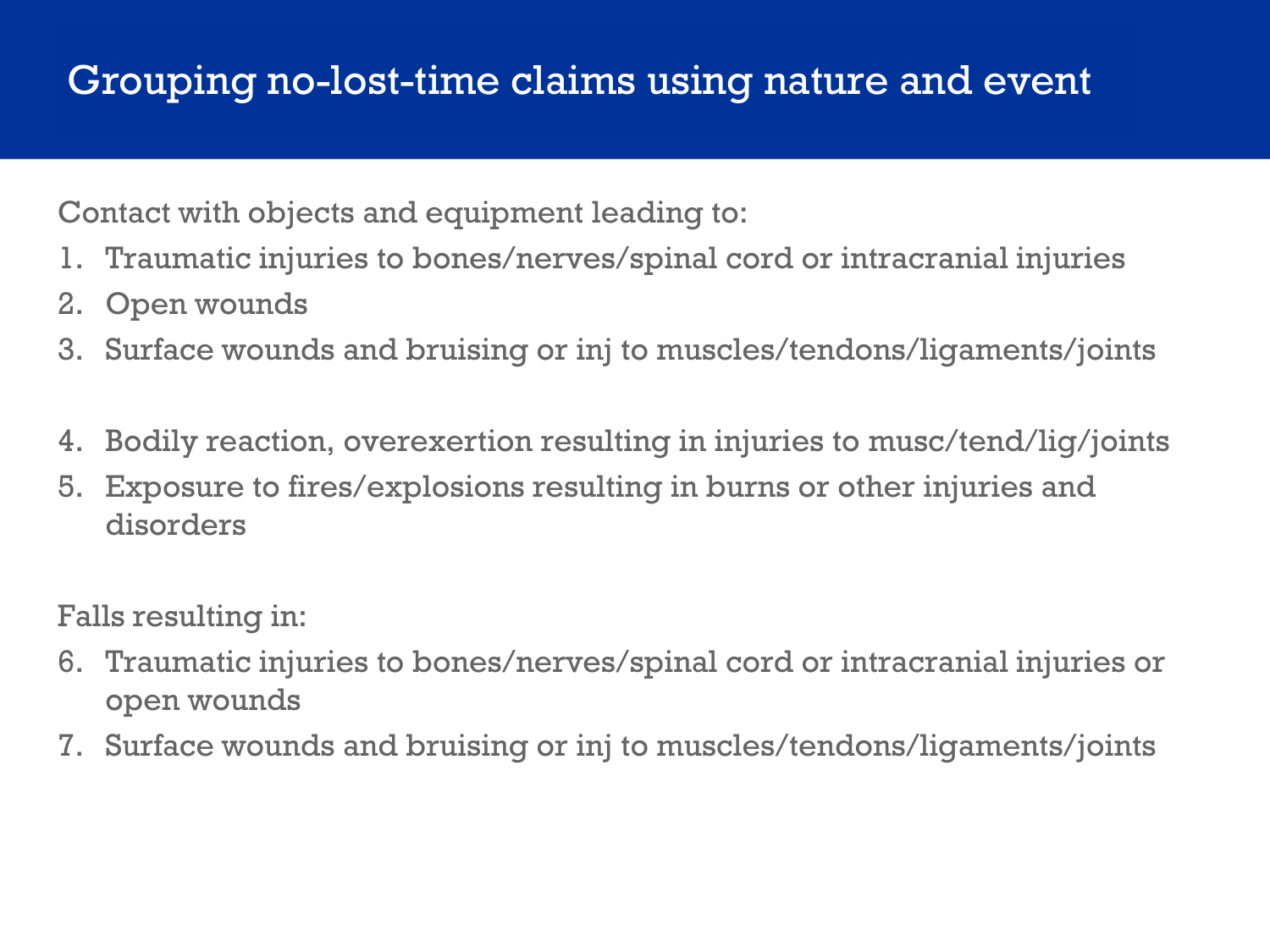### Grouping NLTCs using nature and event (cont)

- 8. Rep motion and static postures resulting in systemic disease and disorders or inj to muscles/tendons/ligaments/joints
- 9. Assaults (event only)
- 10.Transport injuries (event only)
- 11.All other combinations of nature and event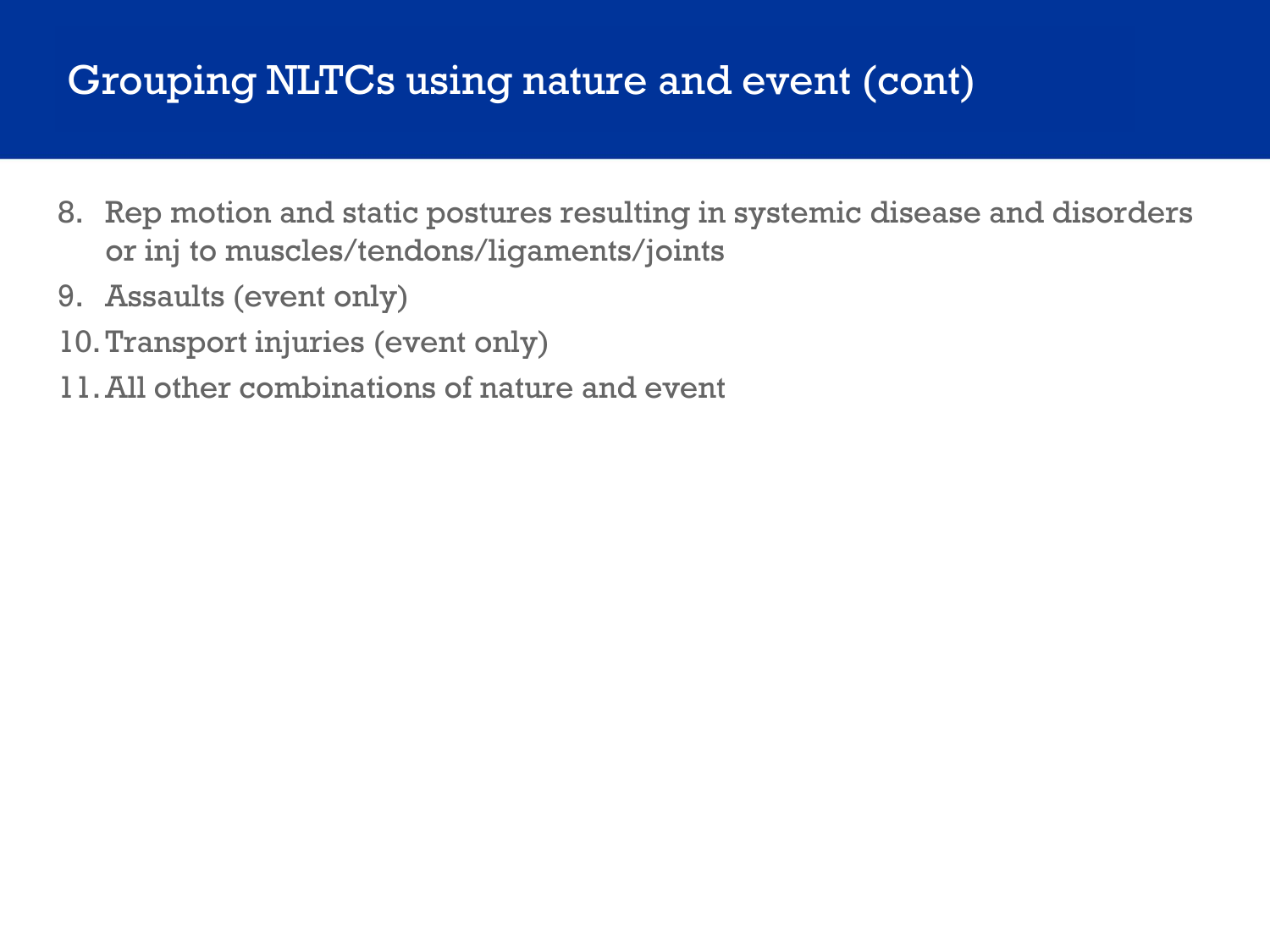# Distribution of injury type by claim year

|                            | 1991  | 1996    | 2000    | 2006  | <b>Rel Inc</b> |
|----------------------------|-------|---------|---------|-------|----------------|
| Contact/traumatic          | 2.6%  | 3.7%    | $4.0\%$ | 3.1%  | 19%            |
| Contact/open wounds        | 22.0% | 21.4%   | 22.5%   | 20.3% | $-8%$          |
| Contact/surf w & muscular  | 20.2% | 20.1%   | 19.6%   | 19.6% | $-3%$          |
| Overexertion               | 22.2% | 21.4%   | 21.2%   | 20.2% | $-9%$          |
| Fires and explosions       | 4.7%  | 4.3%    | 4.0%    | 4.1%  | $-13%$         |
| Falls/trauma & open wounds | 2.1%  | 2.1%    | 3.1%    | 2.2%  | 5%             |
| Falls/muscular             | 9.3%  | $9.1\%$ | 9.4%    | 10.9% | 17%            |
| Repetitive motion          | 2.2%  | $4.0\%$ | 4.3%    | 5.7%  | 159%           |
| <b>Assaults</b>            | 3.9%  | 4.2%    | 1.9%    | 2.9%  | $-26%$         |
| Transport                  | 1.8%  | 1.6%    | 1.5%    | 2.4%  | 33%            |
| All other                  | 9.0%  | 8.3%    | 8.6%    | 8.7%  | $-3%$          |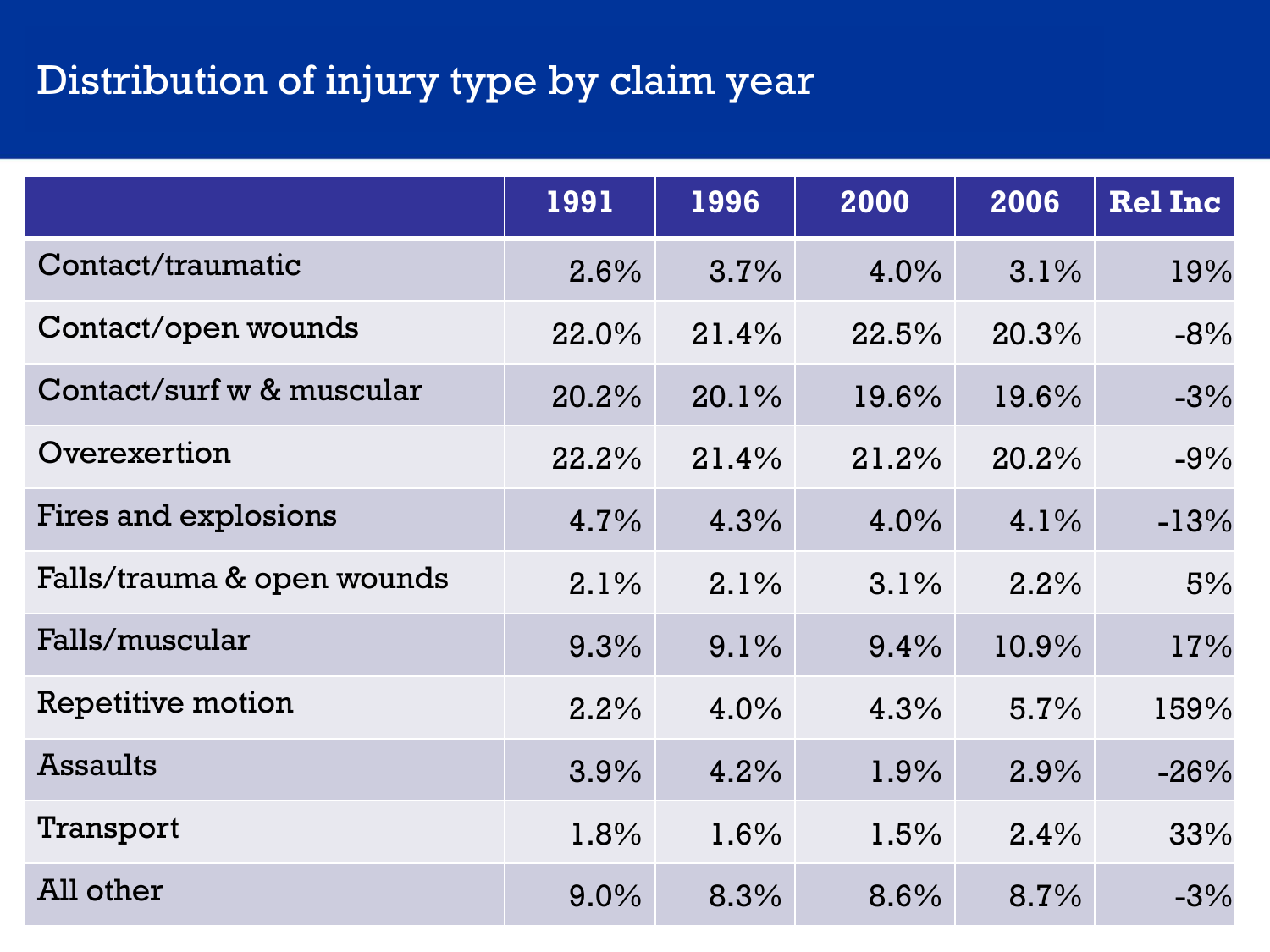Increases in the proportion of repetitive strain injuries was not consistent across premium payment groups

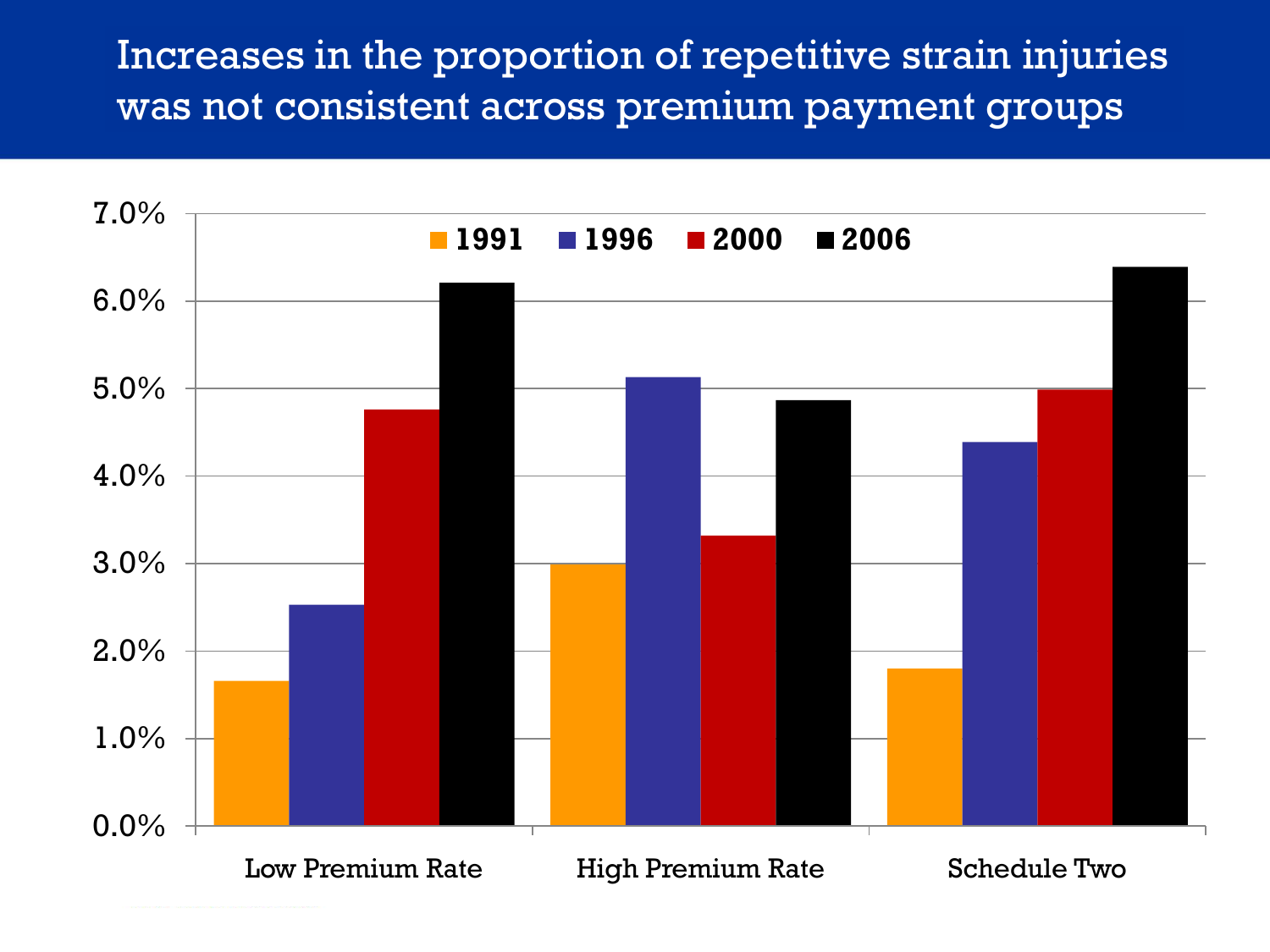

# Summary (distribution of injuries)

- With the exception of increases in repetitive movement injuries, the distribution of nature of injury and event groups were relatively stable across the four time periods examined
- **EXTE:** Limited differences were found across premium payment rates or firm size (excluding changes in repetitive movement injuries)
- No trends were observed across source of injury
- $\blacksquare$  3% to 4% of claims were for quite severe injuries (e.g. fractures, intracranial injuries).
- **Increases in repetitive movement injuries may reflect** 
	- Changing nature of work
	- Greater acceptance of these types of injuries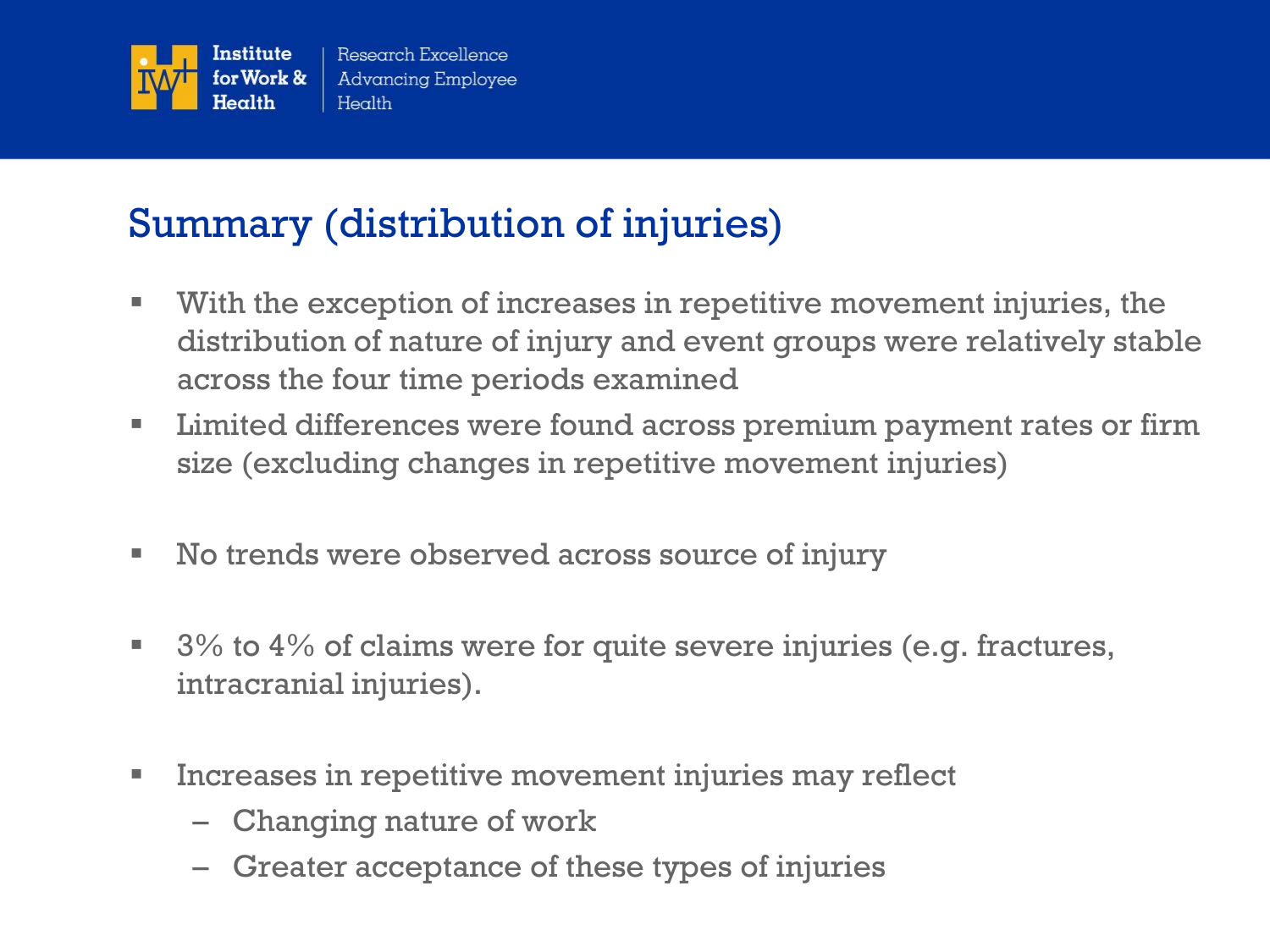# Increases in health care costs differed across injury types

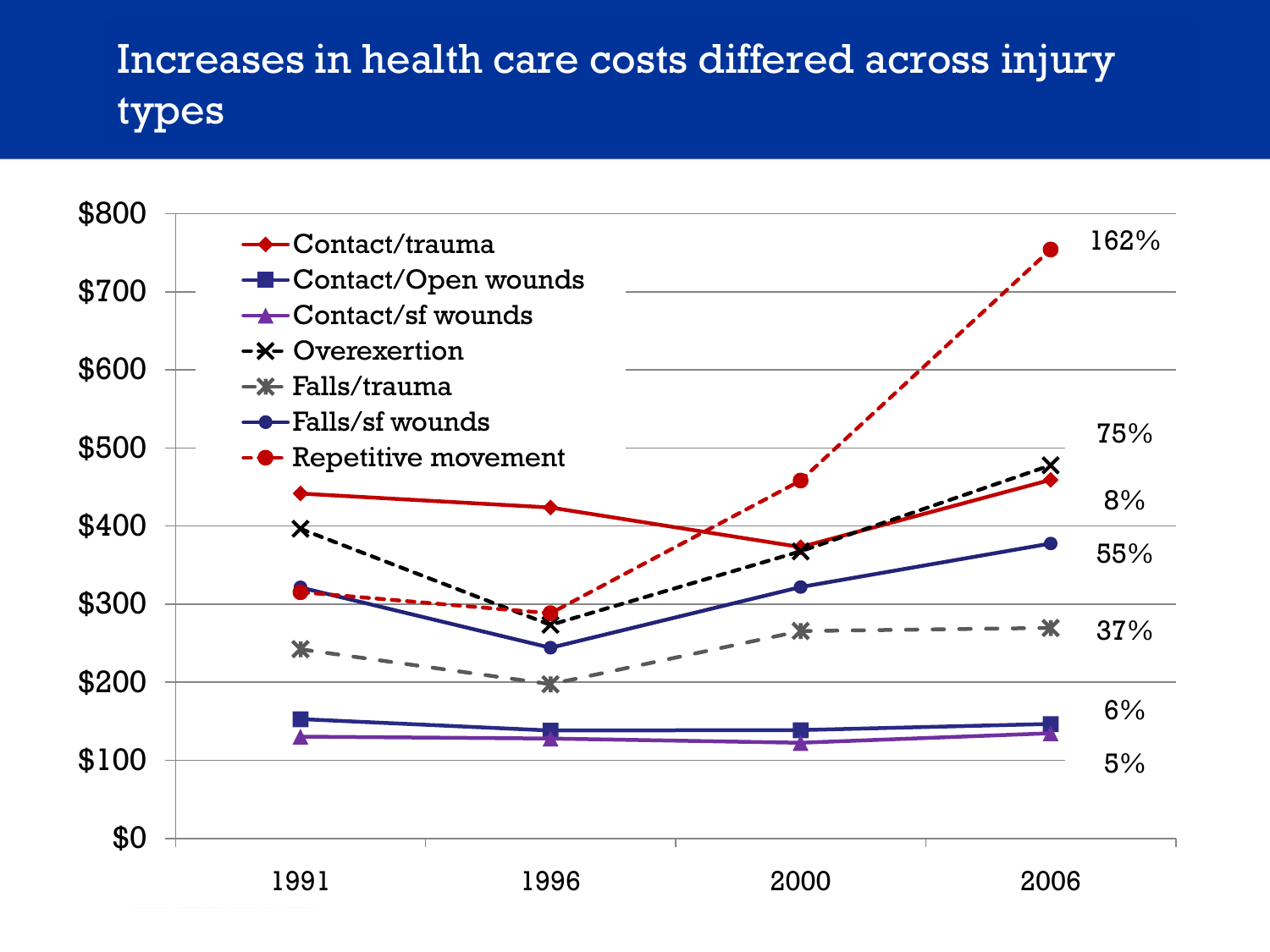

#### Summary (health care costs)

- Between 1996 and 2006 health care costs increased for some types of injuries (repetitive movement, overexertion), but not for others (contact injuries)
- **Increases in health care costs may reflect** 
	- Increasing severity (threshold for reporting)
	- Better accommodation/management (no longer require time off)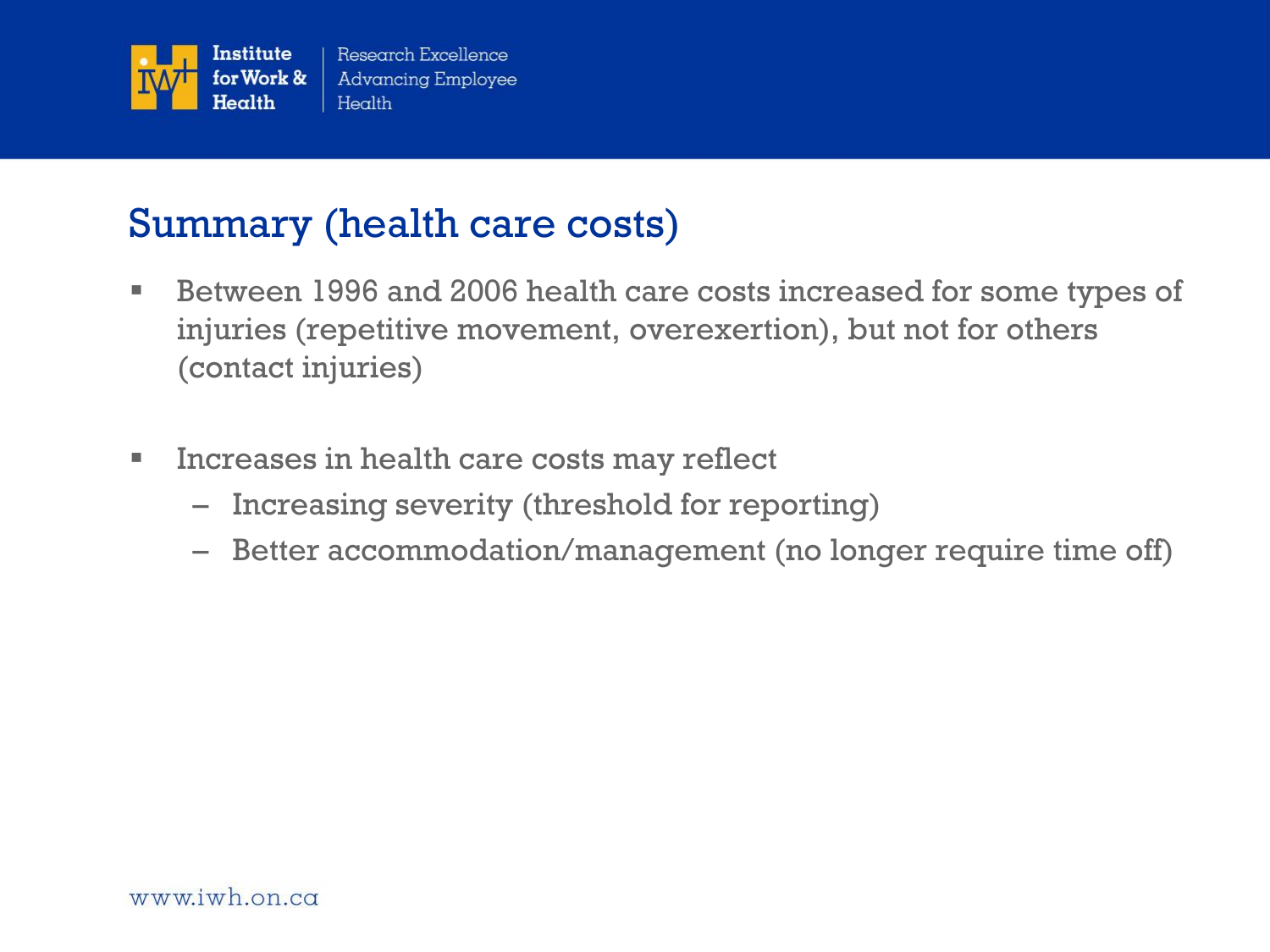

# Ongoing work

- Revisit classification of no-lost-time claims
- Compare trends in health care costs with similar types of lost-time claims (e.g. repetitive movement injuries within age and tenure groups)